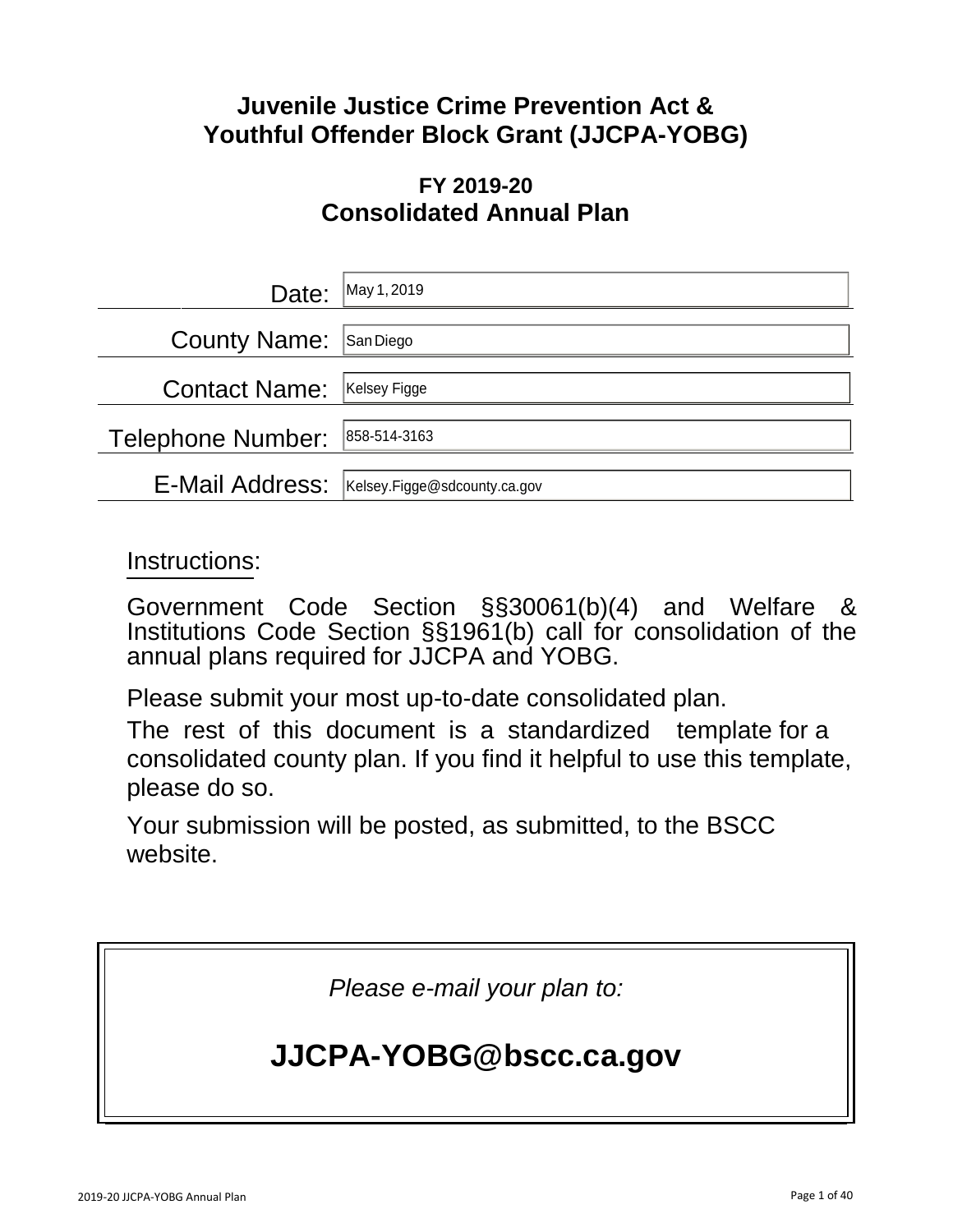# **Juvenile Justice Plan**

Part I. Countywide Service Needs, Priorities and Strategy

- A. Assessment of Existing Services
- B. Identifying and Prioritizing Focus Areas
- C. Juvenile Justice Action Strategy

Part II. Juvenile Justice Crime Prevention Act (JJCPA)

- A. Information Sharing and Data Collection
- B. Funded Programs, Strategies and/or System Enhancements

Part III. Youthful Offender Block Grant (YOBG)

- A. Strategy for Non-707(b) Offenders
- B. Regional Agreements
- C. Funded Programs, Placements, Services, Strategies and/or System **Enhancements**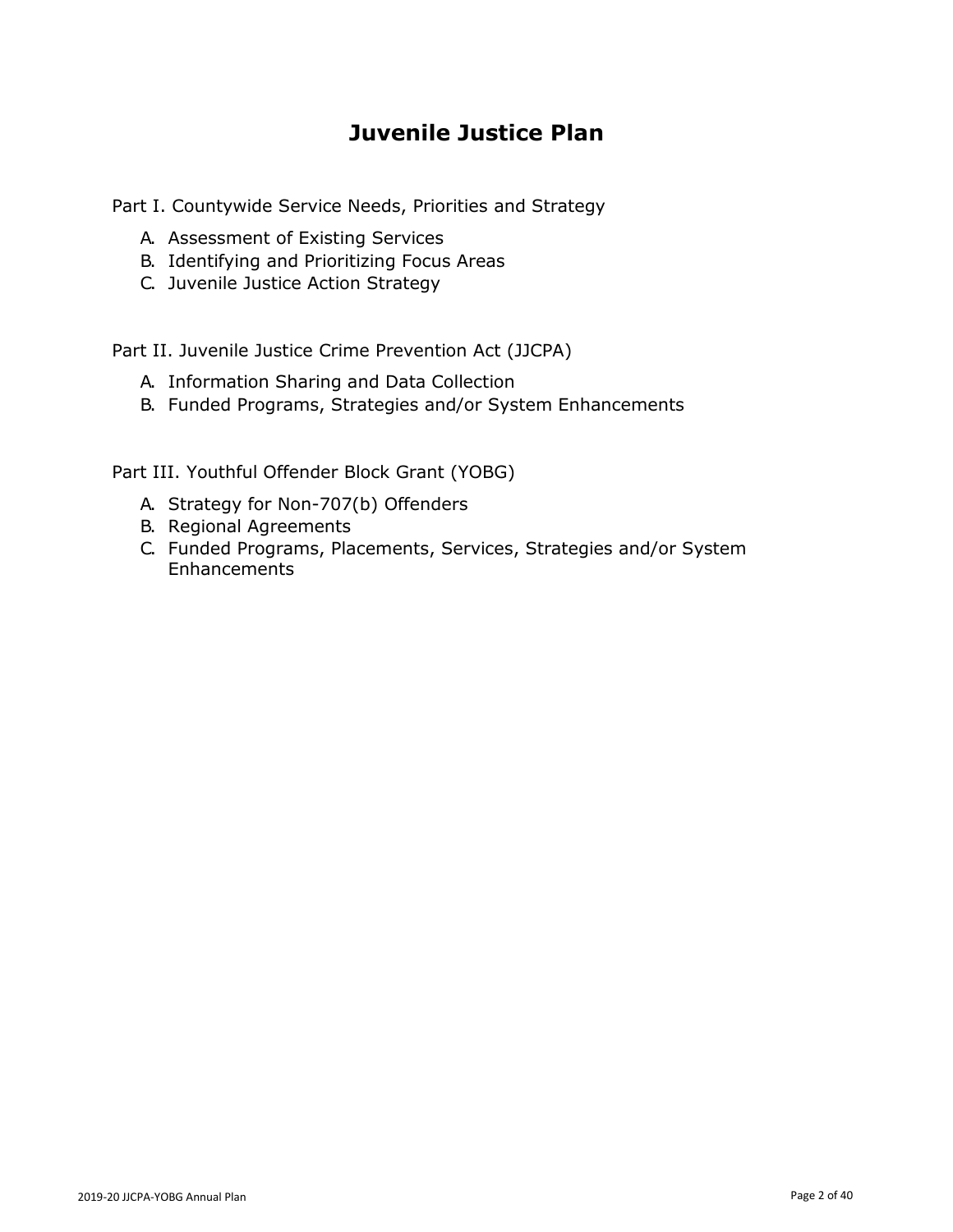#### **Part I. Service Needs, Priorities & Strategy — (Government Code Section 30061(b)(4)(A))**

#### **A. Assessment of Existing Services**

Include here an assessment of existing law enforcement, probation, education, mental health, health, social services, drug and alcohol, and youth services resources that specifically target at-risk juveniles, juvenile offenders, and their families.

Crime rates in San Diego County continue to be at a historic low and arrest rates for juveniles are lower than adults for the second year in a row. Juvenile supervision and institutional populations also continue to be at historic lows due to juvenile prevention and diversion programs. Law enforcement agencies have increased working with community-based organizations to keep at-risk youth out of the juvenile justice system. Although numbers continue to decrease, providing evidence-based services is critical because the juveniles remaining in detention display higher-risk behaviors and have more critical mental health and medical needs.

Describe what approach will be used to facilitate collaboration amongst the organizations listed above and support the integration of services.

In San Diego County, the Juvenile Justice Coordinating Council (JJCC) and the Comprehensive Strategy Task Force were developed to strengthen community partnerships to advise and make recommendations to the County Board of Supervisors, state and federal legislators, Juvenile Court, and stakeholders on juvenile justice services and policies. San Diego County's Multi-Agency Plan serves as a blueprint for communities to work together so that local leaders, public and private organizations, schools, community members, and youth can collectively bring about successful strategies and positive systemic change in prevention and early intervention.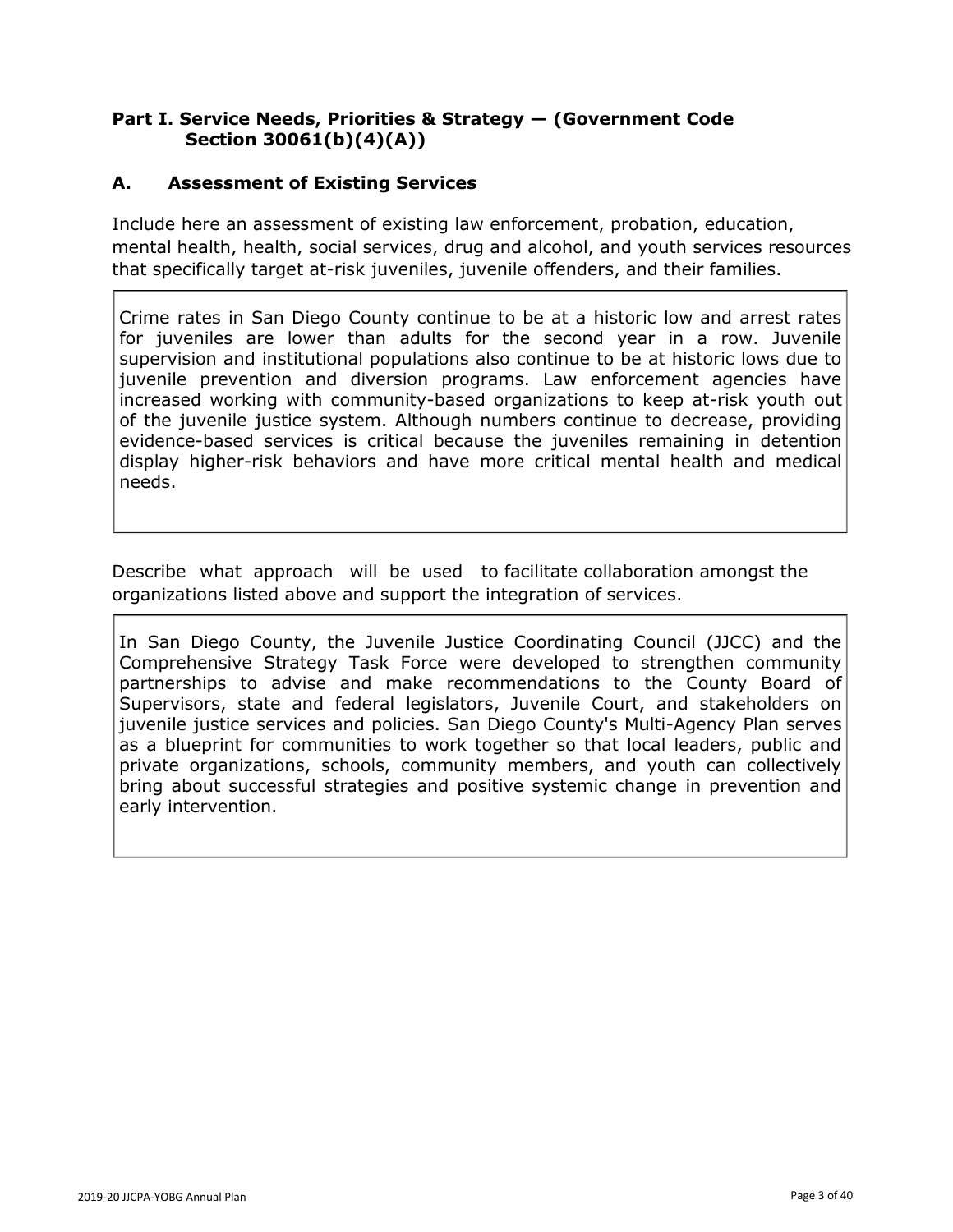# **B. Identifying and Prioritizing Focus Areas**

Identify and prioritize the neighborhoods, schools, and other areas of the county that face the most significant public safety risk from juvenile crime.

Although the County of San Diego is committed to providing a county-wide strategy, and does not prioritize one neighborhood, school or region of the County over another, geographic crime data is used to focus services where they are most needed.

# **C. Juvenile Justice Action Strategy**

Describe your county's juvenile justice action strategy. Include an explanation of your county's continuum of responses to juvenile crime and delinquency as well as a description of the approach used to ensure a collaborative and integrated approach for implementing a system of swift, certain, and graduated responses for at-risk youth and juvenile offenders.

The Comprehensive Strategy enables the County of San Diego Probation Department to build effective partnerships and working agreements with multiple levels of government, schools, law enforcement, community organizations, parents and youth. Working with diverse partners allows San Diego to look at all aspects of the juvenile justice system and maintain a coordinated plan that identifies goals and strategies.

Using the Comprehensive Strategy model, the Juvenile Justice Coordinating Council (JJCC) and the Task Force review data, solicit community and provider feedback, examine system and program assessments, and identify service gaps. This enables the JJCC and the Task Force to make ongoing recommendations for policy, program and system improvement. Our Comprehensive Strategy has five focus areas:

Prevention - Building positive services to keep youth from entering the juvenile liustice system.

Intervention and Treatment - Providing appropriate and necessary services to reduce recidivism from youth already in the juvenile justice system.

Supervision and Custody - Providing appropriate consequences, as well as safe and secure detention for youth escalating in the system and/or committing serious offenses.

Shared Responsibility - Coming together as a collective team to develop cross system communication, multi-agency partnerships, joint responses, services and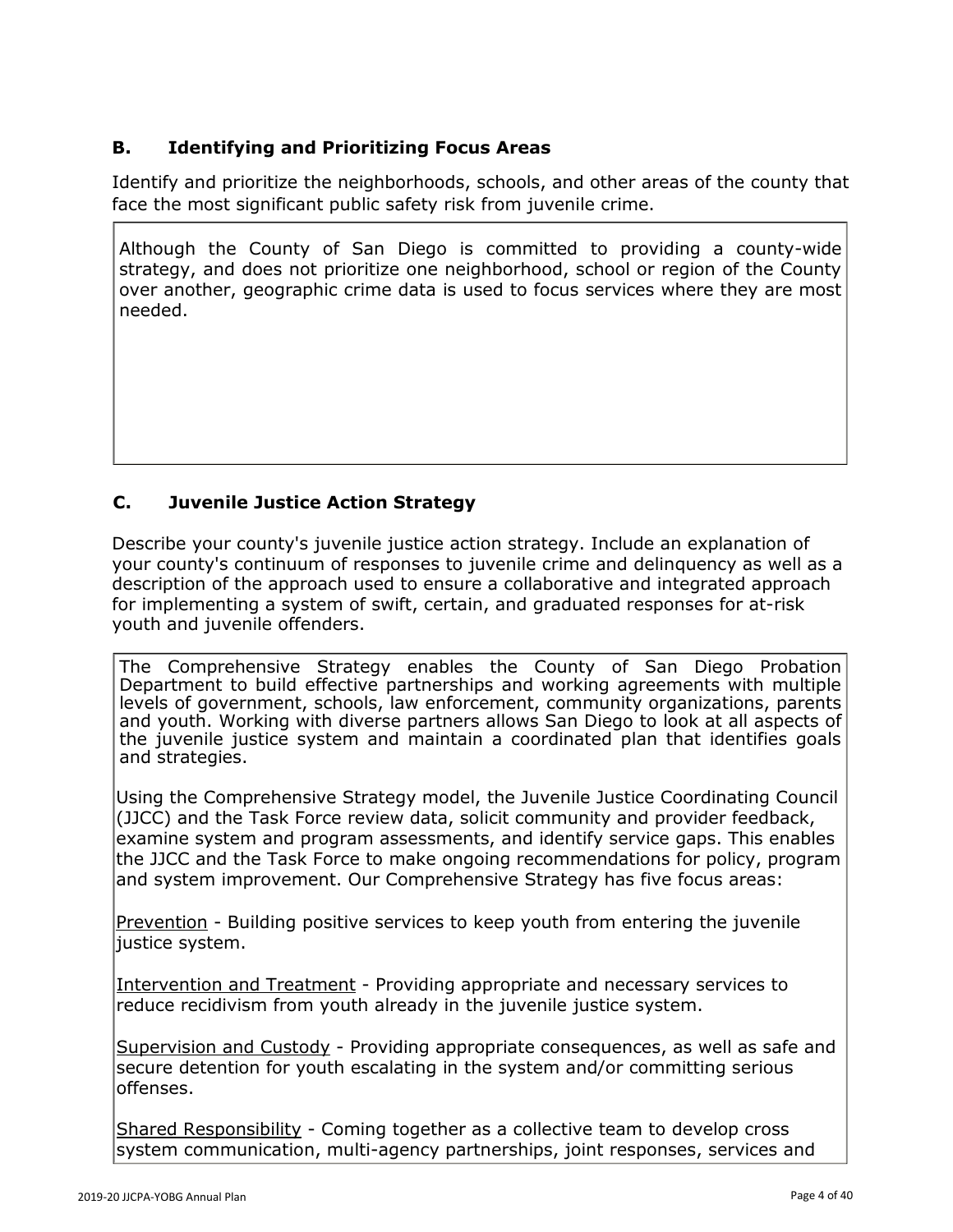policies that support youth no matter through what door they enter.

Collaboration - Working in partnership with government entities and community organizations to maximize resources, eliminate duplication of services, and develop strength-based services to support youth in their communities.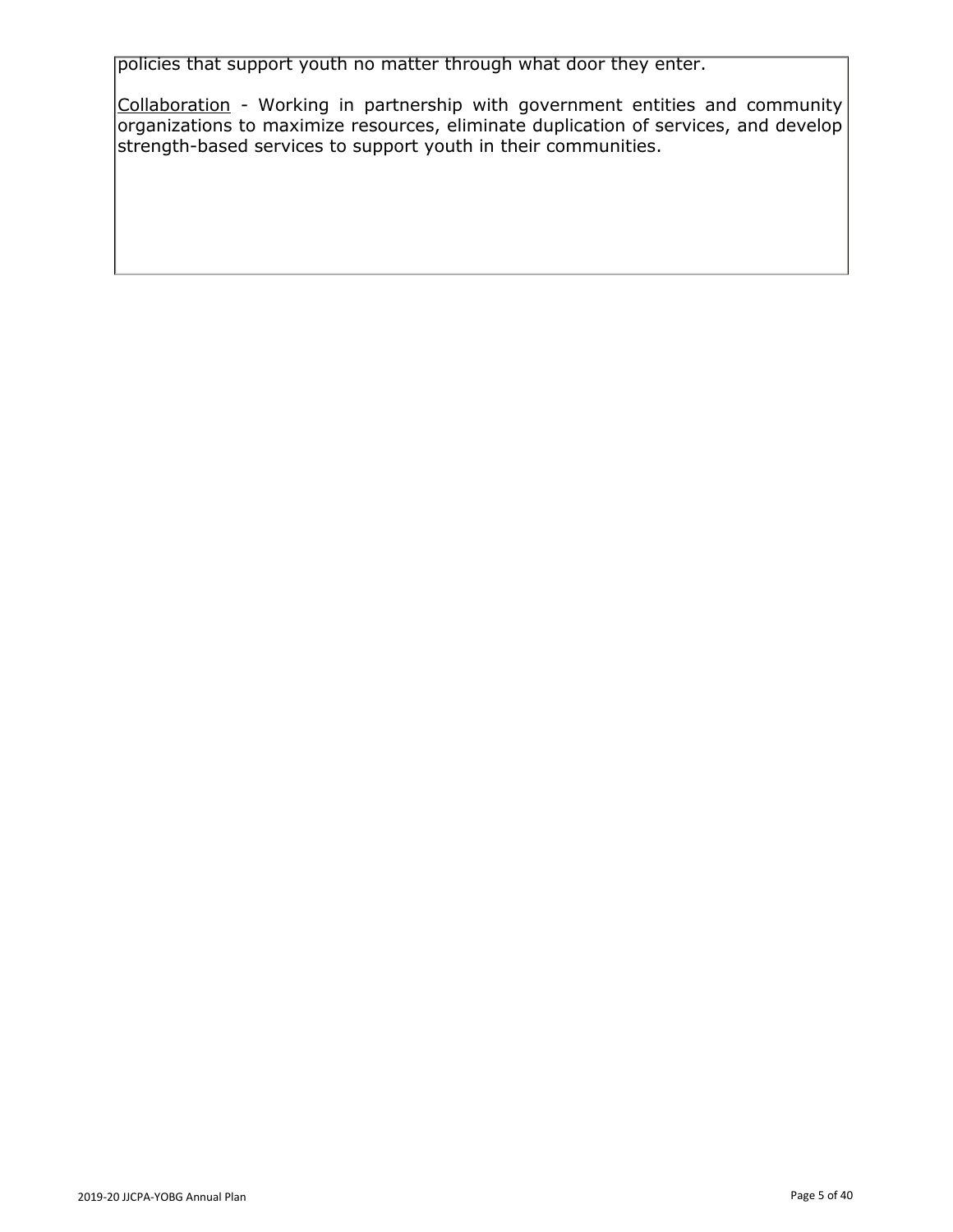#### **Part II. Juvenile Justice Crime Prevention Act (JJCPA) — (Government Code Section 30061(b)(4))**

#### **A. Information Sharing and Data**

Describe your information systems and their ability to facilitate the sharing of data across agencies within your county. Describe the data obtained through these systems and how those data are used to measure the success of juvenile justice programs and strategies.

1. The County of San Diego (COSD) Probation uses several electronic database systems to collect, aggregate and extract data for use in juvenile justice:

A. The San Diego Risk and Resiliency Checklist-II (SDRRC-II) was purpose-built to provide Officers and case management partners, such as community-based organizations, with the risk level and needs assessment tools to assist in providing appropriate case plans for treatment and rehabilitation for youth and families. SDRRC-II is integrated into the Probation Case Management System (PCMS) which is used to record all offender data, both adult and juvenile.

B. Community Based Organizations who are considered third party service providers receive referrals through Probation's Community Resource Directory (CRD). The CRD is an electronic database of various therapeutic and self-help services for Probation Officers to refer offenders who are under probation supervision.

C. PUMA is a mobile device application used by Probation Officers to input offender contact notes for upload into PCMS, as well as to confirm offender identities and caseloads.

D. Tracking Console will be used to schedule the assigned geographic locations of juvenile offenders in detention. It will assign a facility location to individuals per daily/weekly schedule but is not a real-time GPS locater. Per the new regulations and Title 15 Minimum Standards Effective 1/1/2019, 41 programs may be provided under the direction of the Chief Probation Officer or the County Office of Education and can be administered by county partners such as mental health agencies, community based organizations, faith-based organizations or Probation staff. Programs may include but are not limited to: (1) Cognitive Behavior Interventions; (2) Management of Stress and Trauma; (3) Anger Management; (4) Conflict Resolution; (5) Juvenile Justice System; (6) Trauma-related interventions; (7) Victim Awareness; (8) Self-Improvement; (9) Parenting Skills and support; (10) Tolerance and Diversity; (11) Healing Informed Approaches; (12) Interventions by Credible Messengers; (13) Gender Specific Programming; (14) Art, creative writing, or self-expression; (15) CPR and First Aid training; (16) Restorative Justice or Civic Engagement; (17) Career and leadership opportunities; and, (18) Other topics suitable to the youth population.

(b) Recreation. All youth shall be provided the opportunity for at least one hour of daily access to unscheduled activities such as leisure reading, letter writing, and entertainment. Activities shall be supervised and include orientation and may include coaching of youth.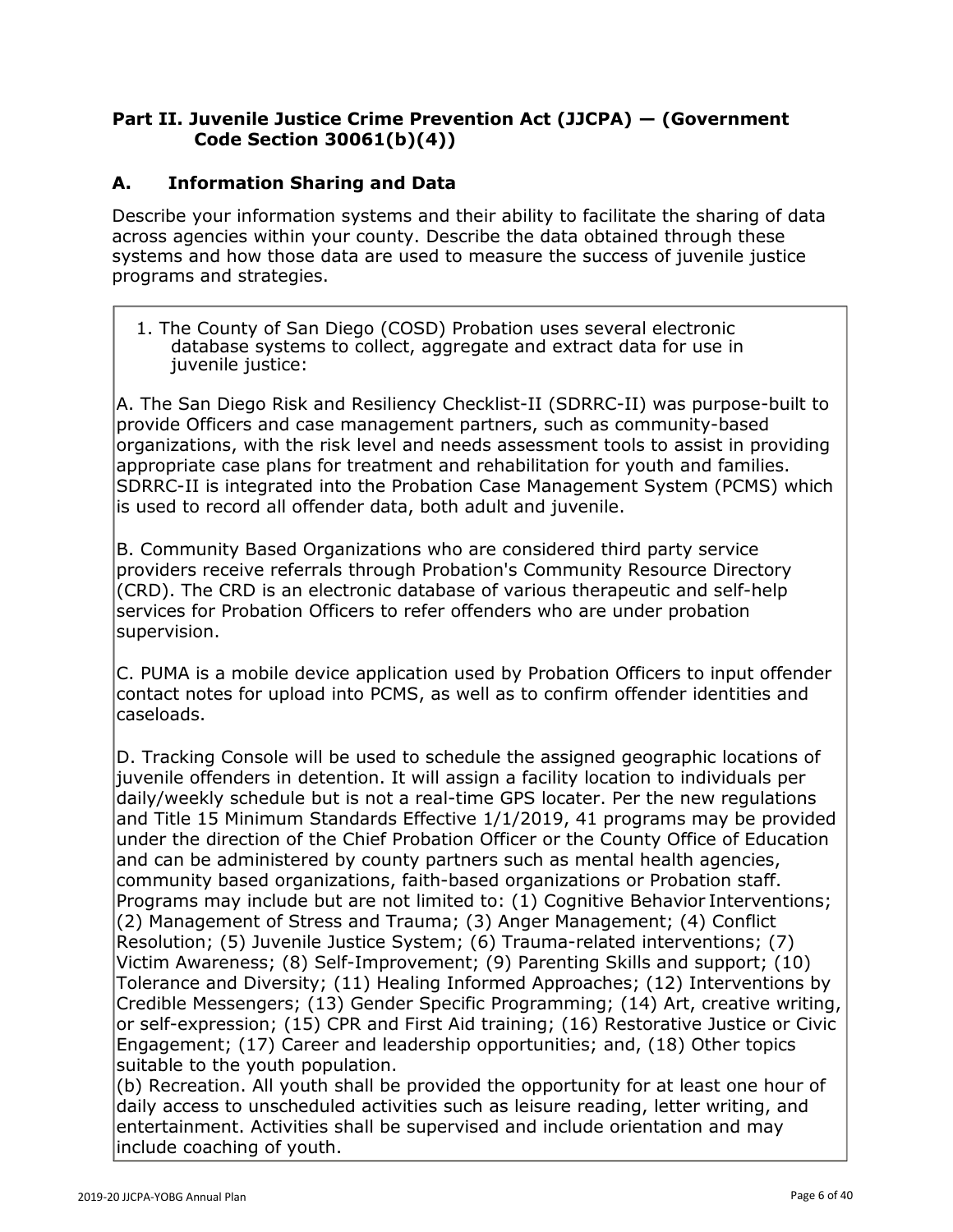(c) Exercise. All youth shall be provided with the opportunity for at least one hour of large muscle activity each day.

2. Data Sharing: Probation's information systems are closed and do not automatically allow for sharing of data due to their confidential nature. If data is deemed necessary to share with another agency, a formal agreement is constructed which delineates exactly what data, its quantity, its frequency and to which endusers with whom it will be shared. Probation strictly monitors the sharing of all data permitted by agreement and terminates agreements as soon as they are no longer needed.

3. Data gathered from SDRRC-II/PCMS includes personal information, court orders and officer supervision notes. Rehabilitation services and referrals to the CRD are stored in PCMS, as well as family connections, DNA evidence status, arrest details, sustained petitions, probation violations, institutional commitments, and completion of probation, restitution and community service.

4. Corrections Standards Authority data elements are tracked during periods of program participation per juvenile. Exit data is used to identify juvenile reference groups because random assignment is not possible and equitable samples of non- program participants are not available. Therefore, outcomes are compared against a "reference group" rather than a control group. Maintaining strong performance is an overall goal of all JJCPA programs and annual data is used to track rates of change in arrests, probation referrals and violations, program enrollment, sustained petitions, and institutional commitments.

#### **B. Funded Programs, Strategies and/or System Enhancements**

Using the template on the next page, describe each program, strategy and/or system enhancement that will be supported with funding from JJPCA, identifying anything that is co-funded with Youthful Offender Block Grant (YOBG) moneys. For additional template pages, simply click the "copy template" button below.

Copy Template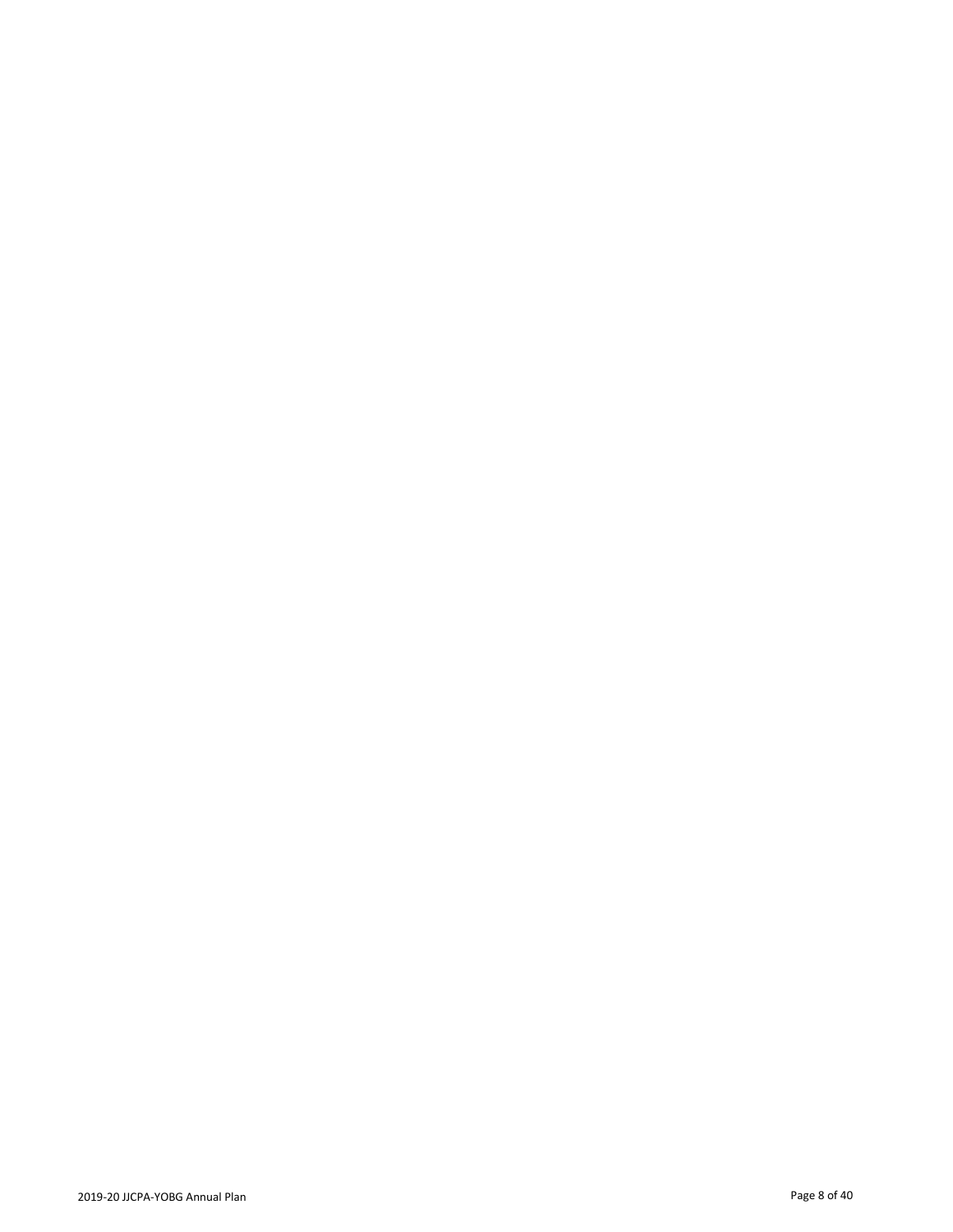*This template should be copied as many times as needed to capture every program, strategy and system enhancement you plan to fund next year.*

#### *Program Name:*

Regional Mental Health Clinicians

#### **Evidence Upon Which It Is Based:**

Regional Mental Health Clinicians are part of an evidence and outcomebased program. The clinicians serve as part of a multi-disciplinary team to provide services for medium to high-risk youth and their families. Through collaboration with the Health and Human Services Agency, community based organizations, school representatives, families, and community members, the program aims to reduce delinquency while increasing resiliency and a focus on community based rehabilitation.

#### **Description:**

In the Central, East, North & South regions of the County of San Diego, a minimum of four (4) full-time Licensed, or license eligible Clinicians perform behavioral health assessments and screenings in tandem with the case managing Probation Officer and facilitate referrals and engagement to designated programs, including behavioral health services (e.g. identified mental health programs, and substance use disorder treatment programs), and other ancillary services (e.g. physical, educational, employment, housing, or social services) when indicated for youth supervised by Probation. Contracted clinicians are dual diagnosis capable and educated in trauma informed care.

This continuum of services assists in the transition from custody to the community and from program to program, thereby ensuring greater success for the youth in maintaining a crime-free and drug-free lifestyle.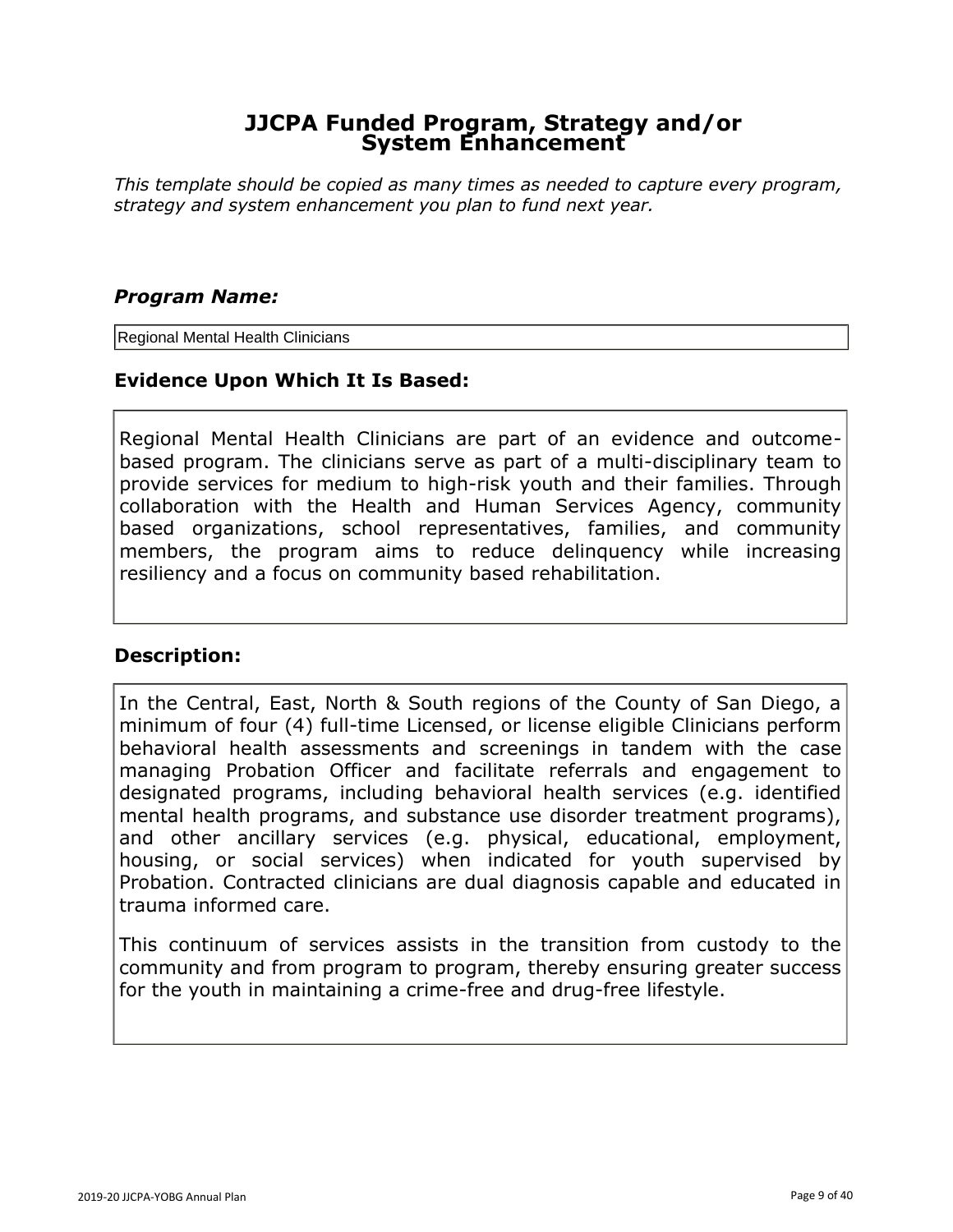*This template should be copied as many times as needed to capture every program, strategy and system enhancement you plan to fund next year.*

#### *Program Name:*

Juvenile Forensic Assistance for Stabilization and Treatment (JFAST)

# **Evidence Upon Which It Is Based:**

JFAST is an evidence and outcome-based program. The Criminal Justice Clearinghouse of San Diego Association of Governments (SANDAG) utilizes a quasi-experimental program evaluation design to measure outcomes in which program participants are compared to previous participants on probation compliance and recidivism measures. In addition, pre-post comparisons are made for program participants related to changes in risks and needs, as well as treatment-related outcomes.

#### **Description:**

Juvenile Forensic Assistance for Stabilization and Treatment (JFAST) is a comprehensive, coordinated program that addresses the mental health needs of juvenile offenders. Partners from the Probation Department, Juvenile Court, Public Defender, District Attorney, San Diego County Behavioral Health/Juvenile Forensic Services and a community based organization contractor make up the JFAST team. JFAST's mission is to promote rehabilitation and public safety, and to reduce recidivism by providing access to individualized treatment of mentally ill youth using a community treatment approach.

Implemented in July 2010, JFAST incorporates a collaborative, evidencebased drug court model to provide youth access to individualized treatment. The team meets weekly to review candidates for the program, develop treatment plans and assess youth progress/graduation criteria.

The program's objective is to enroll participants in individualized mental health programs that utilize a community treatment approach, which can include individual and/or group therapy, case management, wrap-around services, education assistance as well as referrals to medication assistance.

The program also uses a combination of incentives and sanctions to encourage positive behavior or address program noncompliance. Youth who are accepted in the JFAST program typically have a mental health diagnosis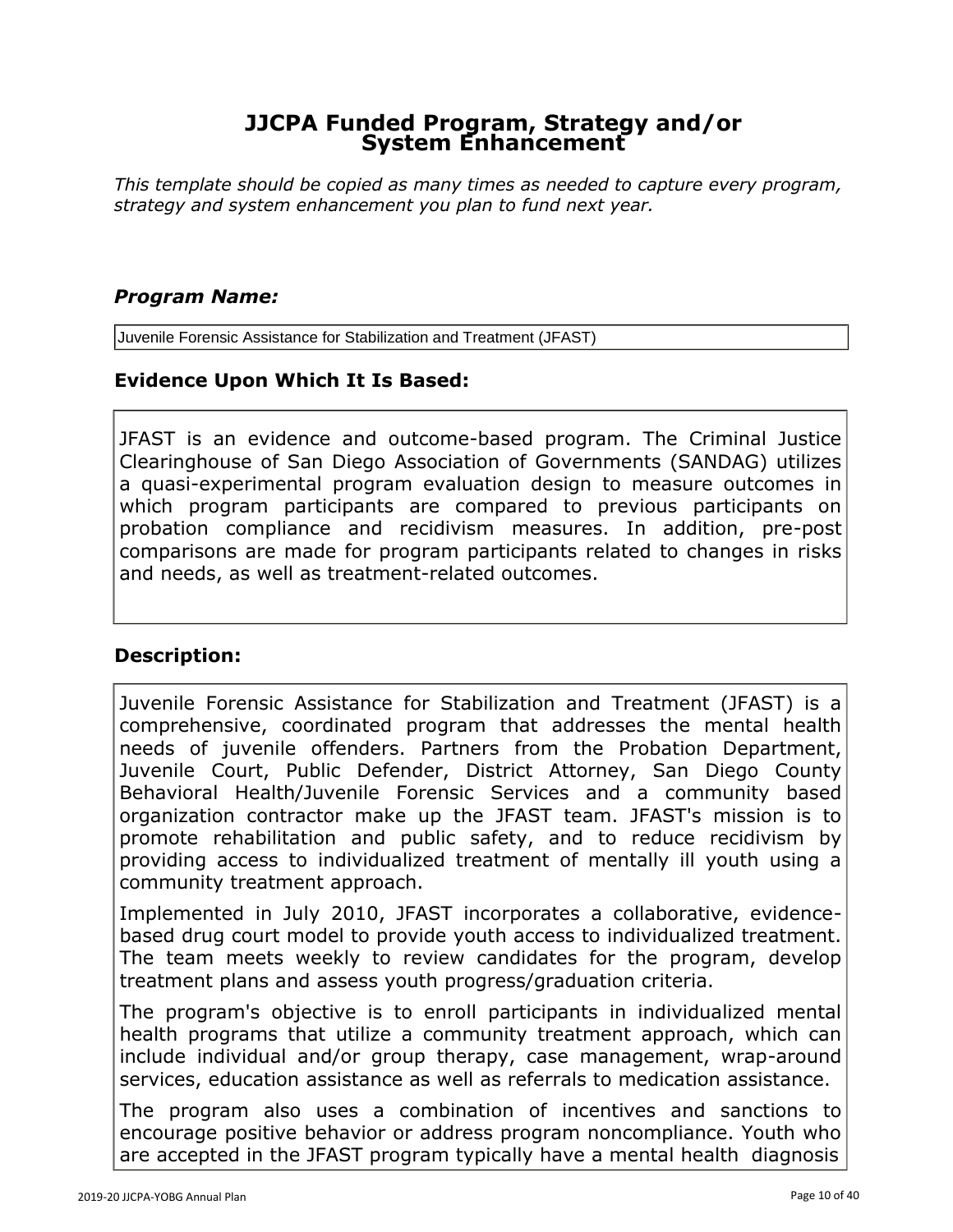beyond an Axis I - Conduct Disorder. The JFAST program works with participants who have experienced significant mental health episodes which threaten in-home placement and may place them at risk for removal to a group home or residential treatment facility.

JFAST is one of the last available options to keep youth in their home prior to a recommendation to the court for commitment into a residential treatment facility.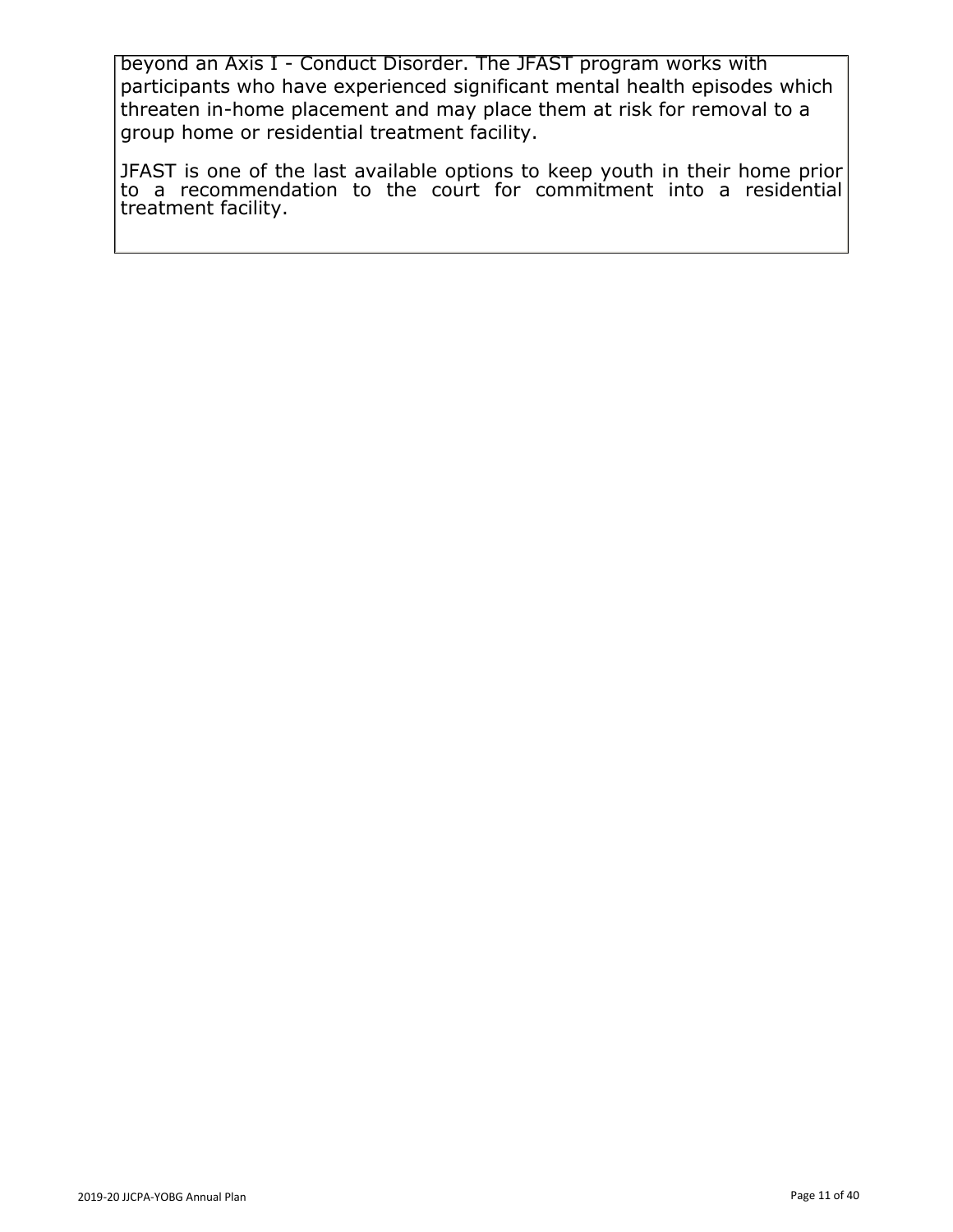*This template should be copied as many times as needed to capture every program, strategy and system enhancement you plan to fund next year.*

#### *Program Name:*

Juvenile Drug Treatment Court (JDTC)

#### **Evidence Upon Which It Is Based:**

Juvenile Drug Court is an evidence and outcome-based program. The Criminal Justice Clearinghouse of San Diego Association of Governments (SANDAG) utilizes a quasi-experimental program evaluation design to measure outcomes in which program participants are compared to previous participants on probation compliance and recidivism measures. In addition, pre-post comparisons are made for program participants related to changes in risks and needs, as well as treatment-related outcomes.

#### **Description:**

The Juvenile Drug Treatment Court program (JDTC) is a partnership of the Juvenile Court, Public Defender, District Attorney, Probation, Health and Human Services Agency/Behavioral Health Services, treatment providers and law enforcement. This program serves youth with substance abuse needs and a history of drug treatment non-compliance. The JDTC program is a three-phase program lasting nine months with an aftercare component to help youth prepare to graduate from JDTC and transition off probation.

The program goal is to help youth eliminate addiction and reduce criminogenic needs through intensive supervision and recovery services. Program elements include frequent JDTC appearances, outpatient treatment services, intensive supervision including frequent drug testing with incentives for compliant behavior and immediate consequences/ sanctions for non-compliant behavior. Non-compliant events include testing positive for alcohol or other drugs, failing to attend treatment, refusing to participate in treatment, not attending school or failing to abide by the rules of their home or placement.

Juvenile Recovery Specialists (JRS) assigned to the Substance Abuse/ JDTC Unit refer minors to local substance abuse treatment programs. Substance abuse treatment providers report on minor's progress to the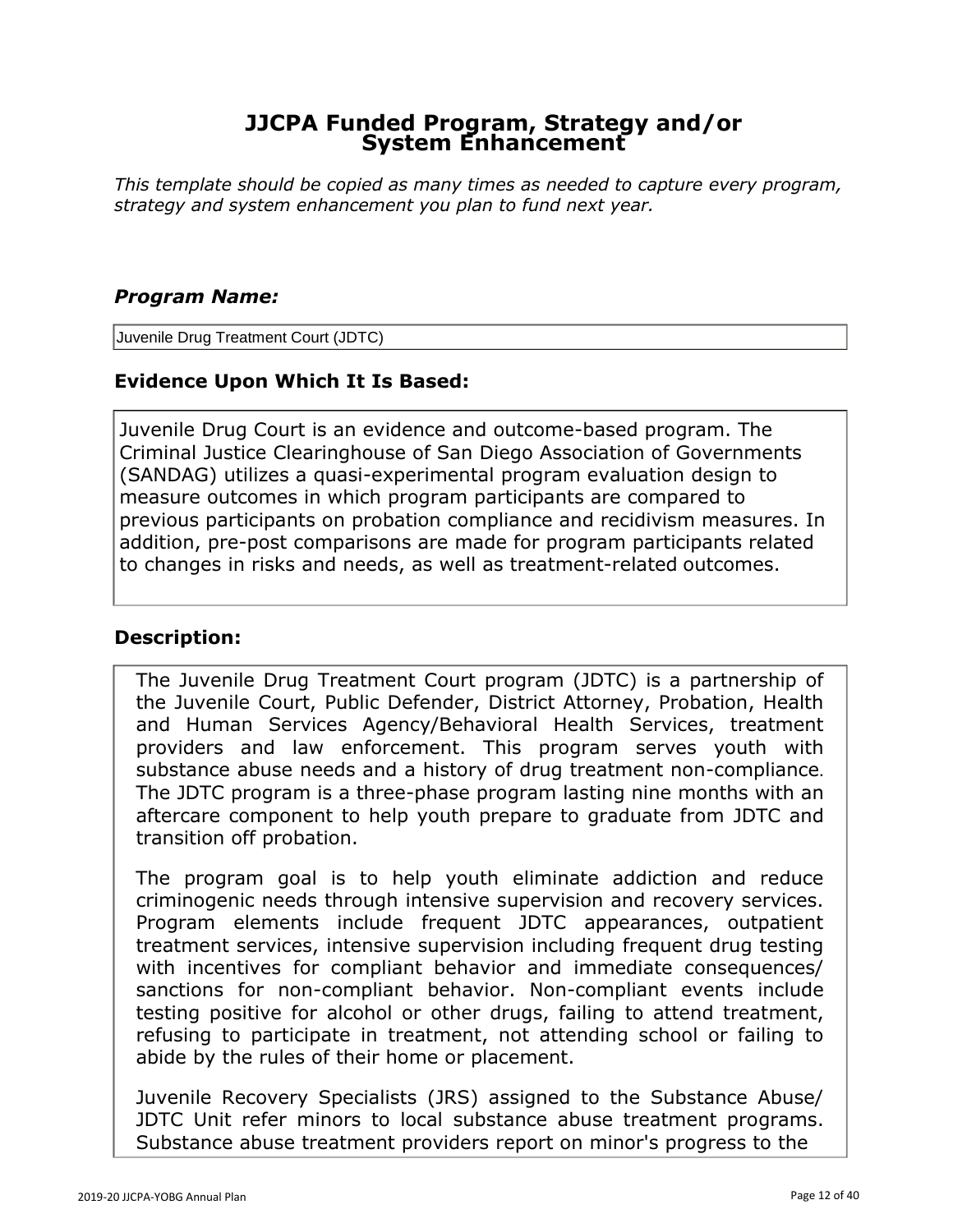case worker. Case workers conduct field visits and drug testing at schools and homes. Probation Officers provide case management and progress reports to the court on community, school, and family issues. Before each JDTC session, the JDTC Team reviews each minor's progress, including treatment and his/ her behavior in the community and at home. Compliance to individual case plan goals is required for program graduation.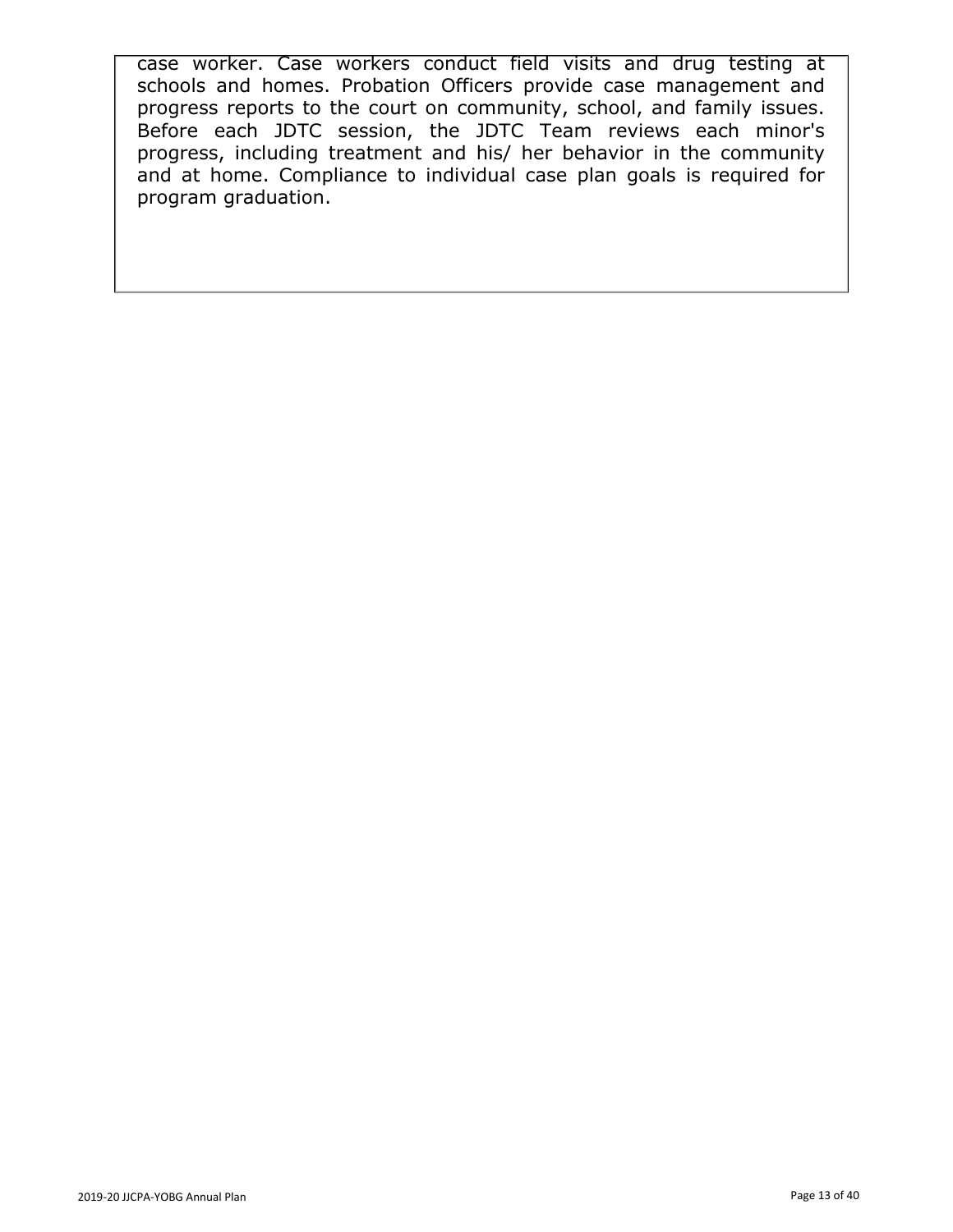*This template should be copied as many times as needed to capture every program, strategy and system enhancement you plan to fund next year.*

#### *Program Name:*

Substance Abuse Services Program (SAS)

#### **Evidence Upon Which It Is Based:**

SAS is an evidence and outcome-based program. The Criminal Justice Clearinghouse of San Diego Association of Governments (SANDAG) utilizes a quasi-experimental program evaluation design to measure outcomes in which program participants are compared to previous participants on probation compliance and recidivism measures. In addition, pre-post comparisons are made for program participants related to changes in risks and needs, as well as treatment-related outcomes.

#### **Description:**

The Substance Abuse Services (SAS) program was designed for youth with no prior substance abuse treatment experience. Through SAS, Juvenile Rehabilitation Specialists (JRS) provide case management, regular drug testing, and referral services through community based organizations.

The SAS program has three different service tracks based on the youth's service plan:

Track 1 is a three month program for youth that have experimented with drugs or have less severe substance abuse issues. Youth could receive case management, regular drug testing, referral services and educational and family support services as needed.

Track 2 is a six month program designed for youth that have substantial substance abuse issues and need a higher level of care. This includes enrollment in a substance abuse treatment program, increased case management with a JRS and additional multi-family group therapy sessions.

Track 3 was implemented in August 2016 and is a 90-day program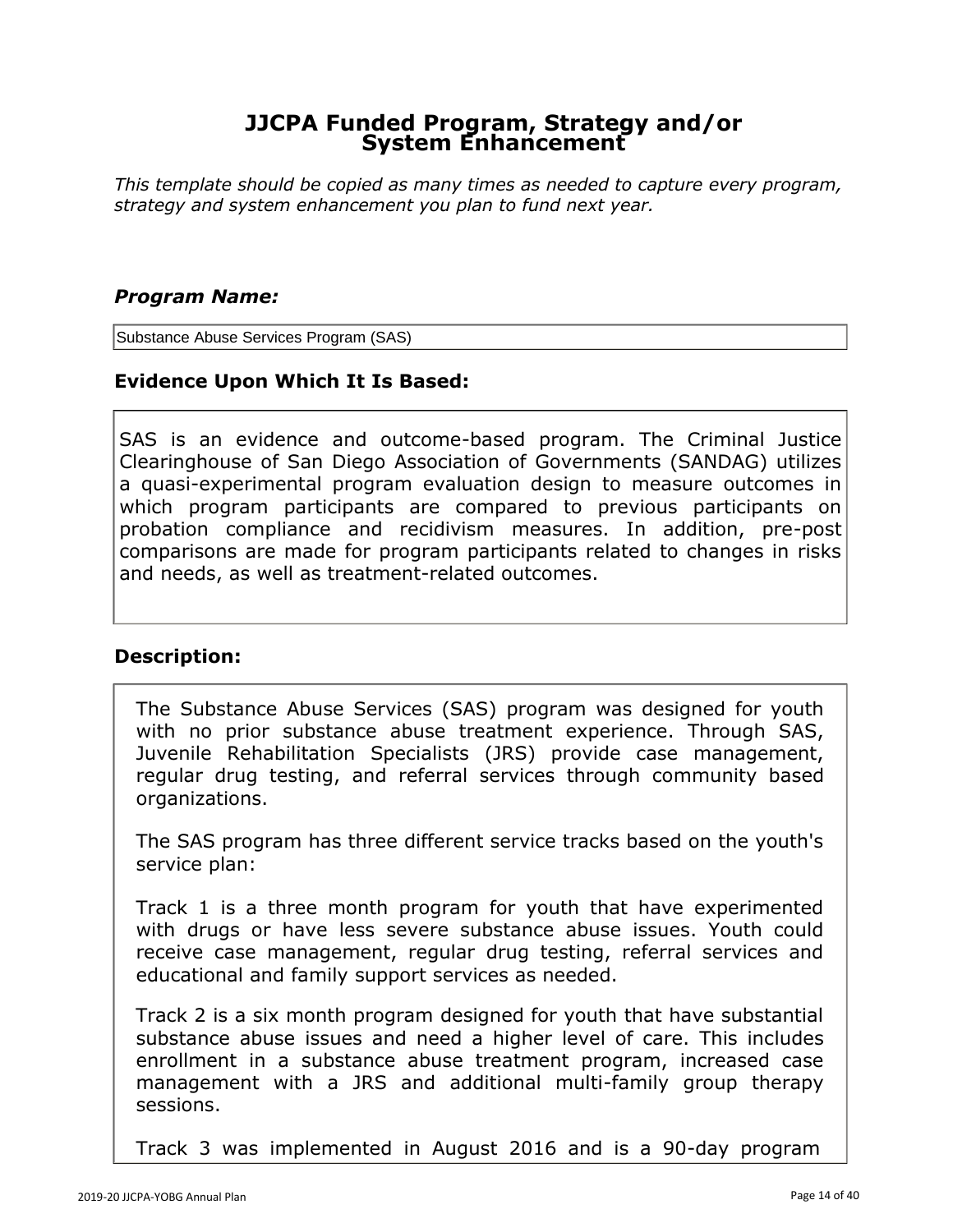providing services to youth enrolled into Probation's Diversion and Informal Supervision unit. Each youth has individualized requirements per their contract with Probation (i.e. frequency of drug testing, counseling and treatment service plans). Once the youth successfully completes the program, there should be no added involvement with the juvenile justice system.

Youth with moderate substance abuse issues submit to drug testing three times per month as long as they are able to maintain sobriety at a lower level of supervision.

Youth with a higher level of need are enrolled in a treatment program that includes more intensive probation supervision, as well as substance use classes. These youth are drug-tested a minimum of two times per month by Probation, in addition to testing conducted by the treatment program.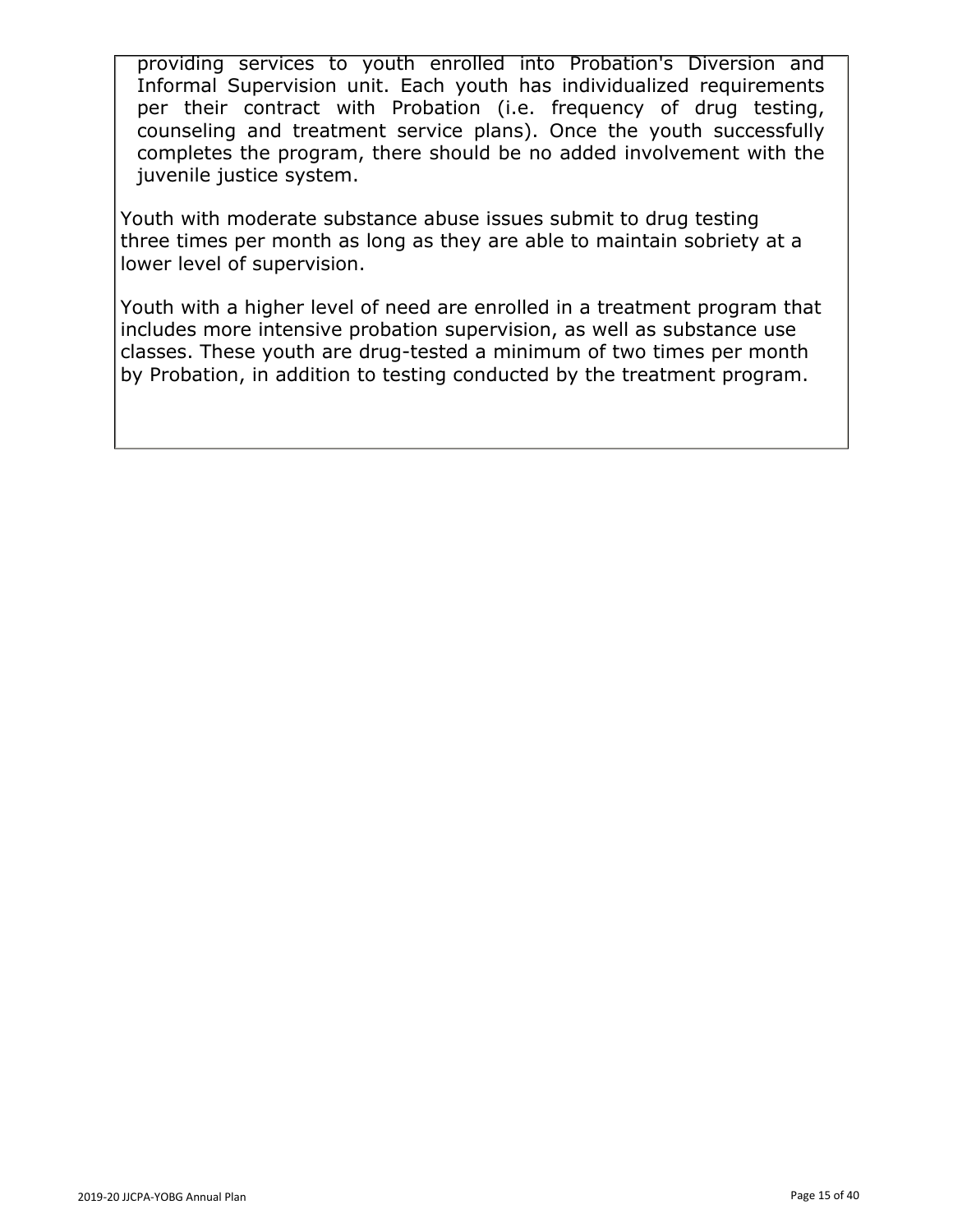*This template should be copied as many times as needed to capture every program, strategy and system enhancement you plan to fund next year.*

#### *Program Name:*

Community Assessment Teams (CAT)

# **Evidence Upon Which It Is Based:**

CAT is an evidence and outcome-based program. The Criminal Justice Clearinghouse of San Diego Association of Governments (SANDAG) monitors outcomes for this program. CAT providers complete the San Diego Resiliency Checkup II (SDRRC-II) for case managed youth. The SDRRC-II reflects CAT youth average protective score improved 88% at intake to exit, indicating increase protective factors and reduced risk. Further, outcomes have shown 97% have remained arrest free after entering the program.

#### **Description:**

The Community Assessment Teams (CAT) programs have been in place since 1998, servicing the youth and families in San Diego County. In 2014, diversion services were added under the CAT contracts to strengthen the continuum of care for prevention and early intervention services for youth and their families; promoting a "no wrong door" approach.

The CAT program represents collaboration among the County of San Diego Probation Department and five community based organizations in each region of the county. The five agencies receive over 5,000 referrals and cases manage almost 3,000 cases a year. Youth are referred to the program by Probation, Law Enforcement, community based organizations, school's faith based and self-referrals. The program is designed to provide services to families with school-age youth (ages 6- 18), who have behavior problems or other issues (i.e. chaotic home life, poor school performance, anger management, alcohol and other drugs use, and other anti-social behaviors.) that place them at risk of entering or continuing in the Juvenile Justice System.

CAT teams are community based and family oriented. The team utilizes a multi-disciplinary approach to provide case management services to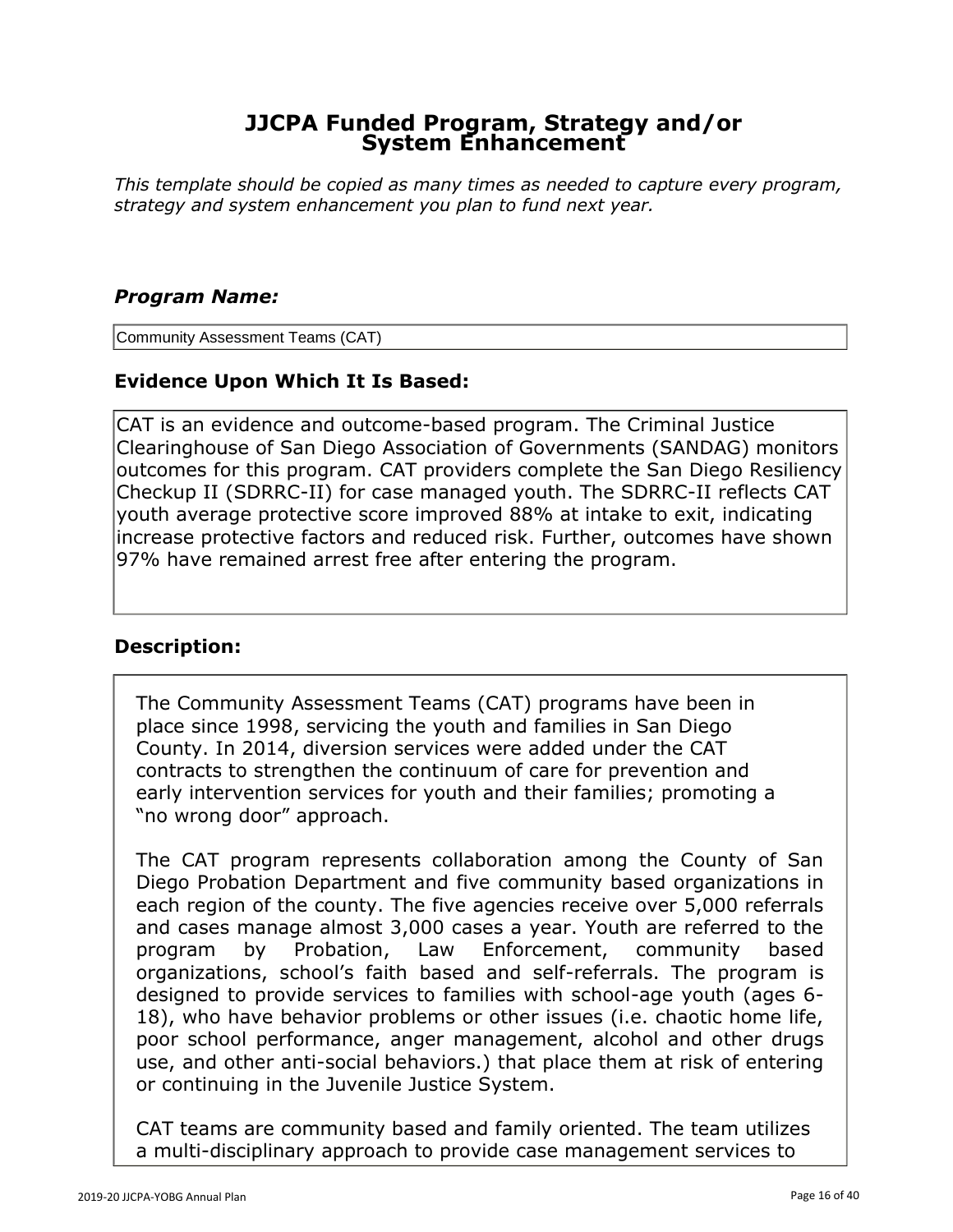youth and their families. The teams are comprised of case managers, Probation Officers, alcohol and drug specialists, parent educators and mental health professionals. Contracted providers offer an array of services which include but not limited to, case management, counseling, skills building, behavioral health, gender specific programming, academic assistance and community services. After initial screening, the youth and family may be referred directly to services outside the program. For case managed cases, assessments are completed and case managers collaborate with the youth and family to develop case plans for increasing strengths and addressing risks.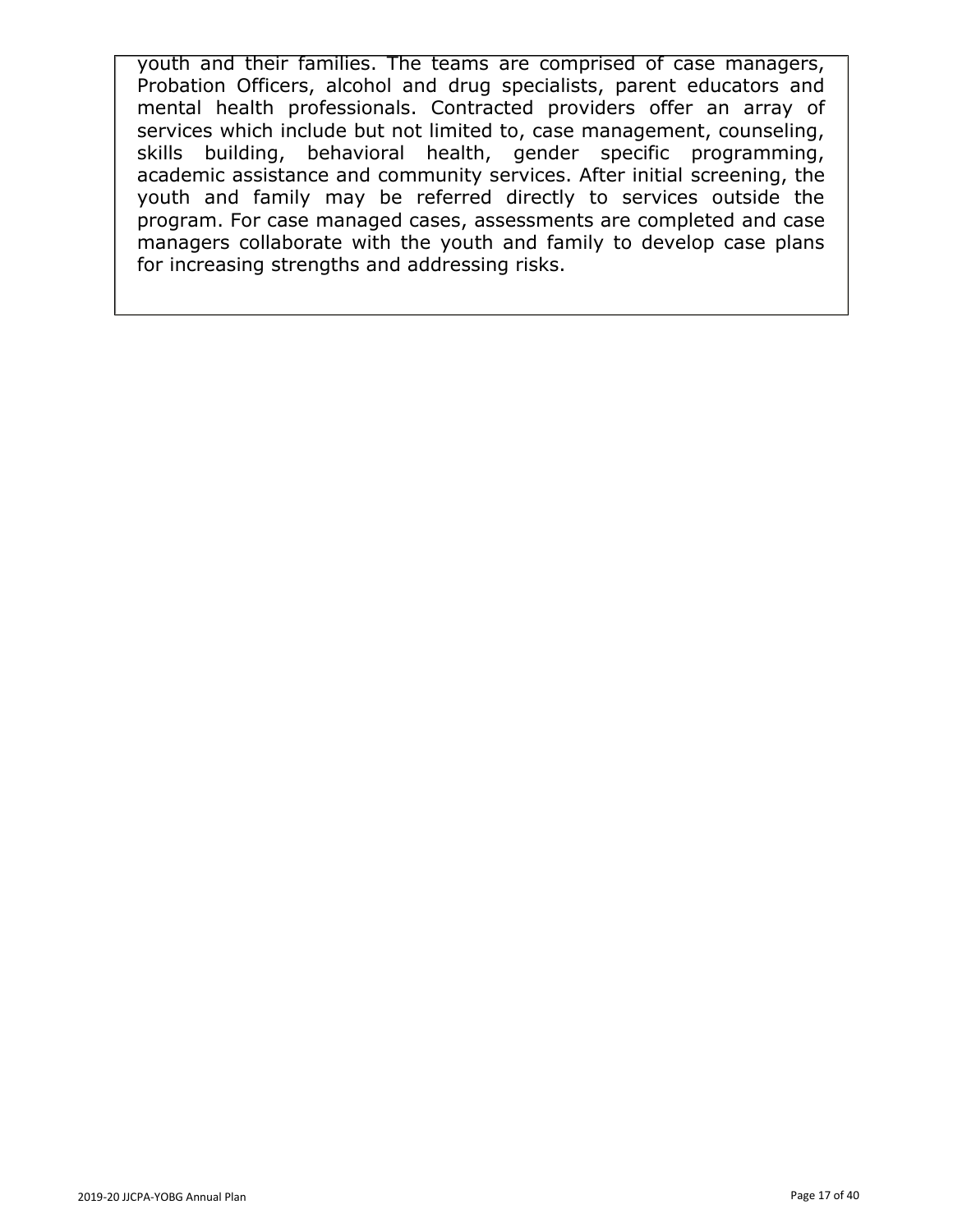*This template should be copied as many times as needed to capture every program, strategy and system enhancement you plan to fund next year.*

#### *Program Name:*

Alternatives to Detention (ATD)

#### **Evidence Upon Which It Is Based:**

Alternatives to Detention (ATD) is an evidence and outcome-based program. The Criminal Justice Clearinghouse of San Diego Association of Governments (SANDAG) utilizes a quasi-experimental program evaluation design to measure outcomes in which program participants are compared to previous participants on probation compliance and recidivism measures. In addition, pre-post comparisons are made for program participants related to changes in risks and needs, as well as treatment-related outcomes.

#### **Description:**

The Alternatives to Detention (ATD) Program provides a continuum of community based and family supported detention alternatives for juvenile offenders and probationers, who have been arrested, charged and would benefit from community based options instead of more formal actions within the juvenile justice and education systems, including detention, court, probation, expulsion, and correctional camps.

ATD services for youth address community, family, and individual risk factors that will minimize the risk of further delinquent behavior and promote positive behavioral change. Services provided to youth and family include, but are not limited to, home detention, secured sheltering, reporting centers, trauma-informed care, case management, and counseling services. Program goals include: reducing the rates of juvenile delinquency, improving family engagement, strengthening family support, improving the juvenile justice system's efficacy, and the Reduction of Racial and Ethnic Disparity (RRED).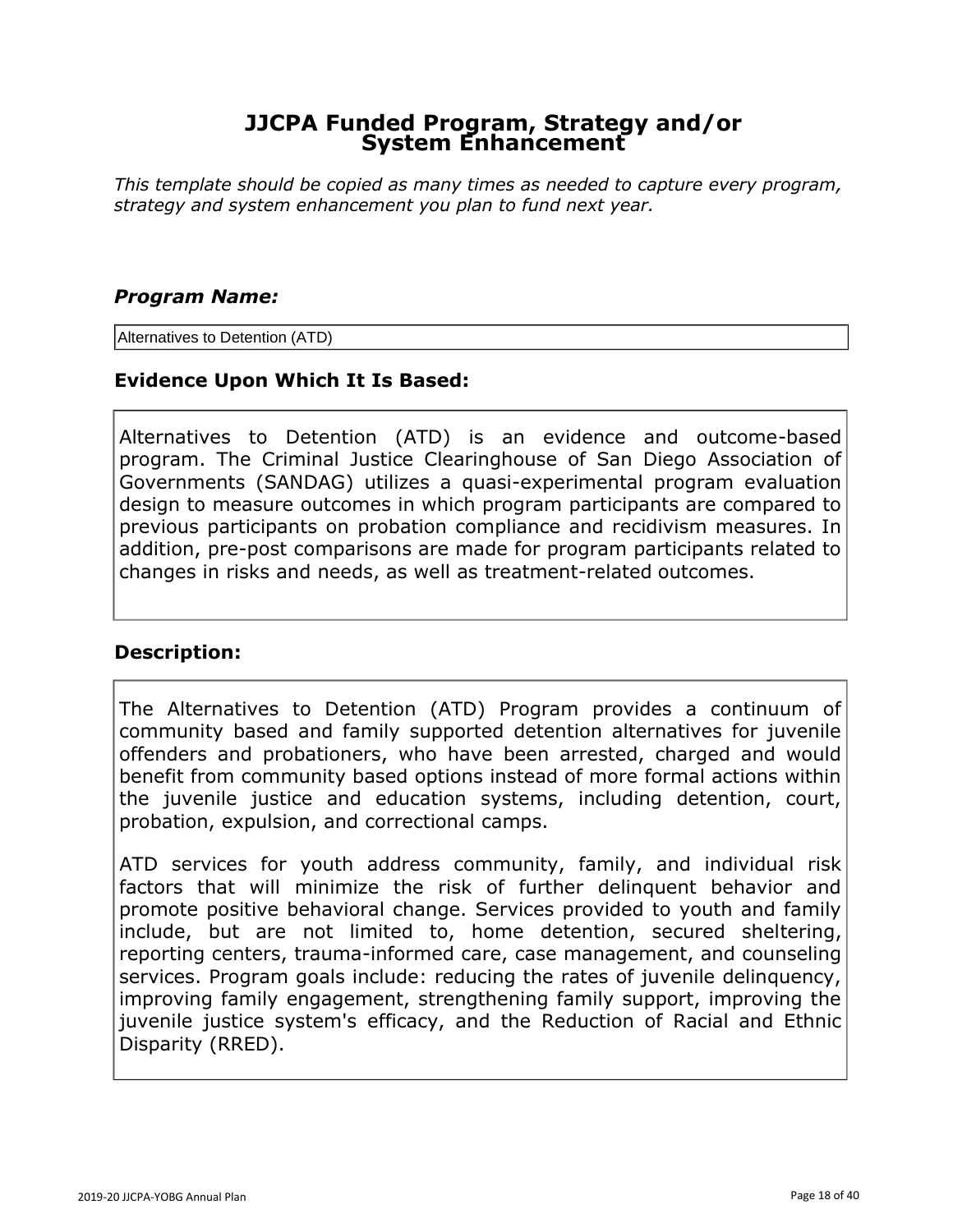*This template should be copied as many times as needed to capture every program, strategy and system enhancement you plan to fund next year.*

#### *Program Name:*

**CHOICE** 

#### **Evidence Upon Which It Is Based:**

The CHOICE program is an evidence and outcome-based model of supervision. Implemented in San Diego in 1996 under the leadership of the June Burnett Institute, CHOICE aims to stabilize behavior and prevent atrisk youth from further advancing into the juvenile justice systems through swift and hyper-intensive supervision. The concepts on which CHOICE methodology is based originated in the late 1970s with the deinstitutionalization of Massachusetts' mental health facilities. After the youths returned home from institutionalization, in-home supervision was important to ensure their progress in society. The Key Program of Massachusetts was developed to address this need. The program recruited recent college graduates to work with youths and families in need of intensive case management. The program grew rapidly and, before long, was recognized by the Maryland Office of Juvenile Justice and Delinquency Planning (OJJDP) as both outstanding and effective.

#### **Description:**

As part of the ATD continuum, CHOICE is an intensive, case management positive youth development program that supports youth while on probation supervision in the community and strengthens family relationships resulting in better outcomes for youth. The program provides mentoring, monitoring and supervision to youth through multiple daily visits from recent college graduate case workers who will work on case plan goals along with the assigned Deputy Probation Officer, regional clinician and other community providers as part of a multi-disciplinary team.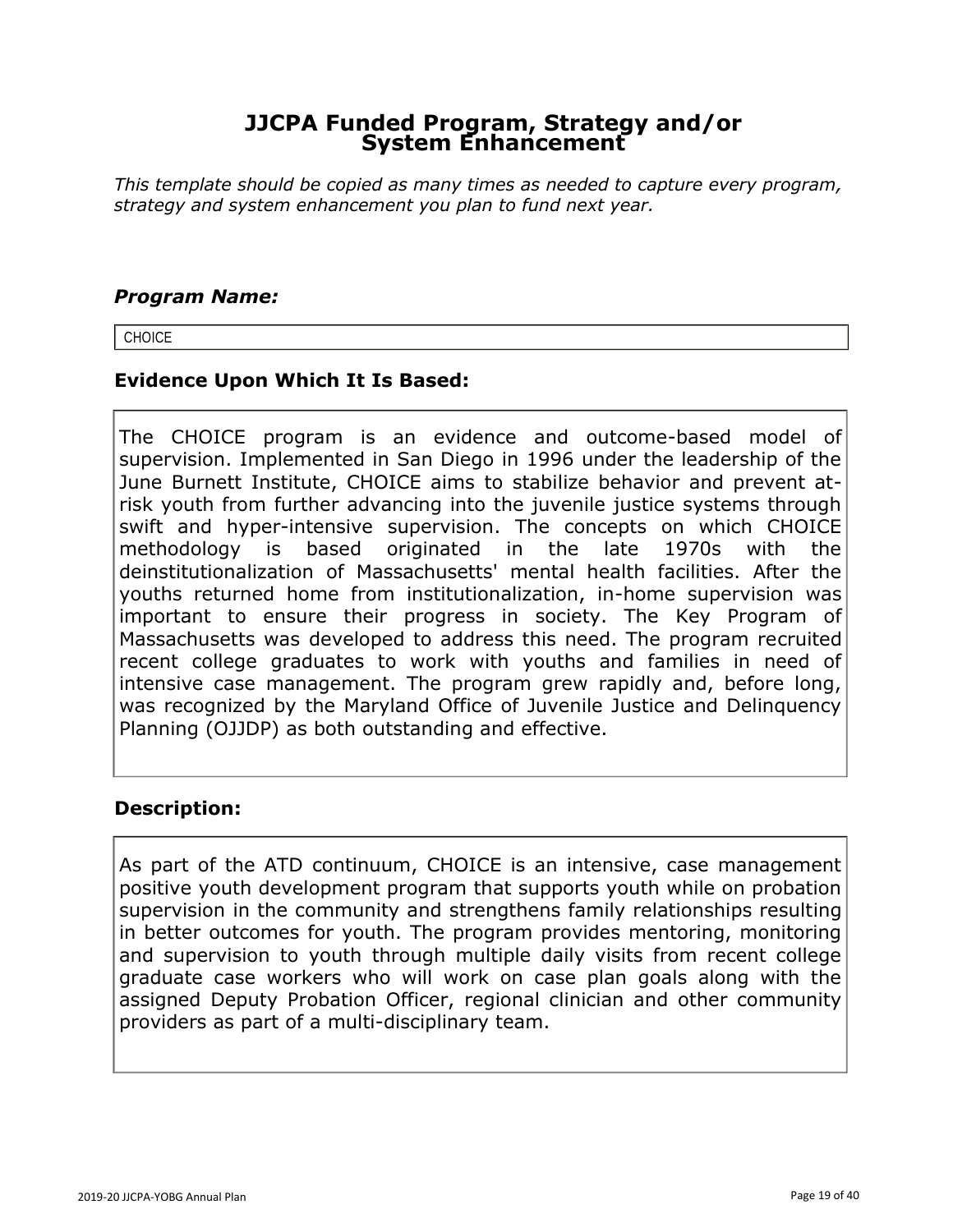*This template should be copied as many times as needed to capture every program, strategy and system enhancement you plan to fund next year.*

#### *Program Name:*

Resilience Community Mentoring

#### **Evidence Upon Which It Is Based:**

San Diego's Resilience Community Mentoring, formerly known as San Diego's Comprehensive Credible Messenger Mentoring Program, is based on New York City's successful Arches Transformative Mentoring Program. The statistics are per the Urban Institute's Research Report on Arches, February 2018.

Arches participants were less likely to be reconvicted of a crime than members of the comparison group:

- In the matched sample, 1.8 percent of participants were reconvicted within 12 months of beginning probation versus 5.9 percent of the comparison group.
- Twenty-four months after beginning probation, 6.2 percent of participants had been reconvicted versus 14.3 percent of the matched comparison group.
- At both 12 and 24 months, the comparison group had more than double the percentage of felony reconvictions than the Arches group.
- There is evidence that Arches was particularly successful for participants ages 17 and younger:
- At 12 months, the comparison group had significantly higher rates of any arrest and any reconviction.
- At 24 months, the comparison group had significantly higher rates of felony arrest, any reconviction, and felony reconviction.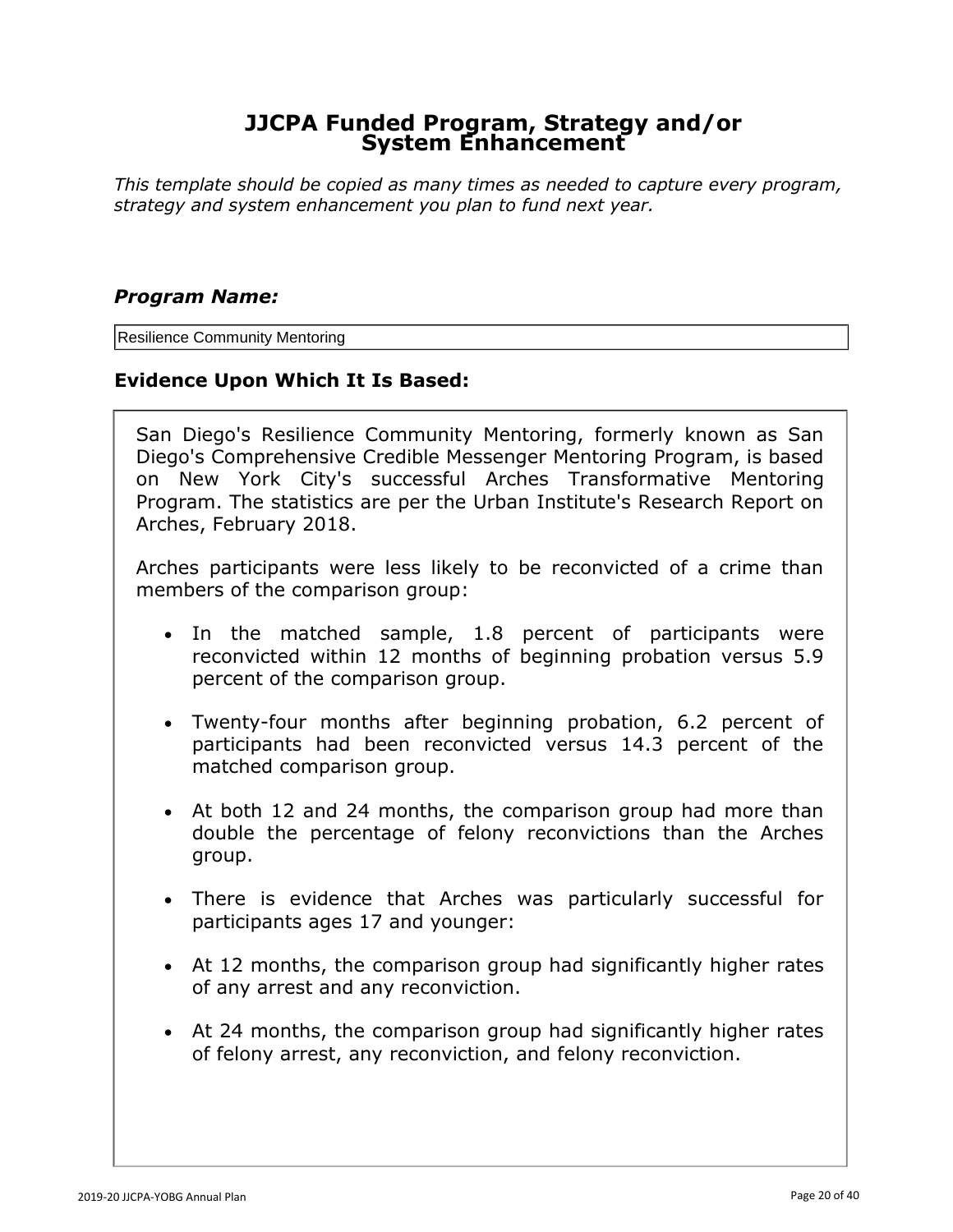# **Description:**

Resilience Community Mentoring provides a program whereby formerly justice-involved individuals mentor justice-involved youth on juvenile probation, assist in the youth's rehabilitation and the reduction of recidivism. Modeled on New York City's successful Arches program, this 6 month "community mentoring" program focuses on mentors and mentees from similar backgrounds in the City of Oceanside and uses a variety of techniques to address the mentees' needs and positive development, under the oversight of an experienced contractor.

Mentees include youth/young adults currently on Juvenile Probation, including but not limited to, those in the Gang Intervention and Intensive Supervision Unit, Youthful Offender Unit (YOU) or otherwise appropriately referred by a Probation officer. Probation works with the contractor and community to select mentors with the demonstrated ability to be positive role models based on their record of progress in the criminal justice system and the community. The contractor hires, trains, supervises and pays mentors.

The program includes twice weekly mentor-led group meetings in Oceanside with an evidence-based journaling curriculum, enrichment topics and dinner served. There are regular one to one mentor-mentee meetings with mentors assisting with mentee family engagement, personal case planning to address the mentee's needs and positive development, as well as mentors linking mentees to community and school-based activities and services. Stipends are paid to mentees for their progress.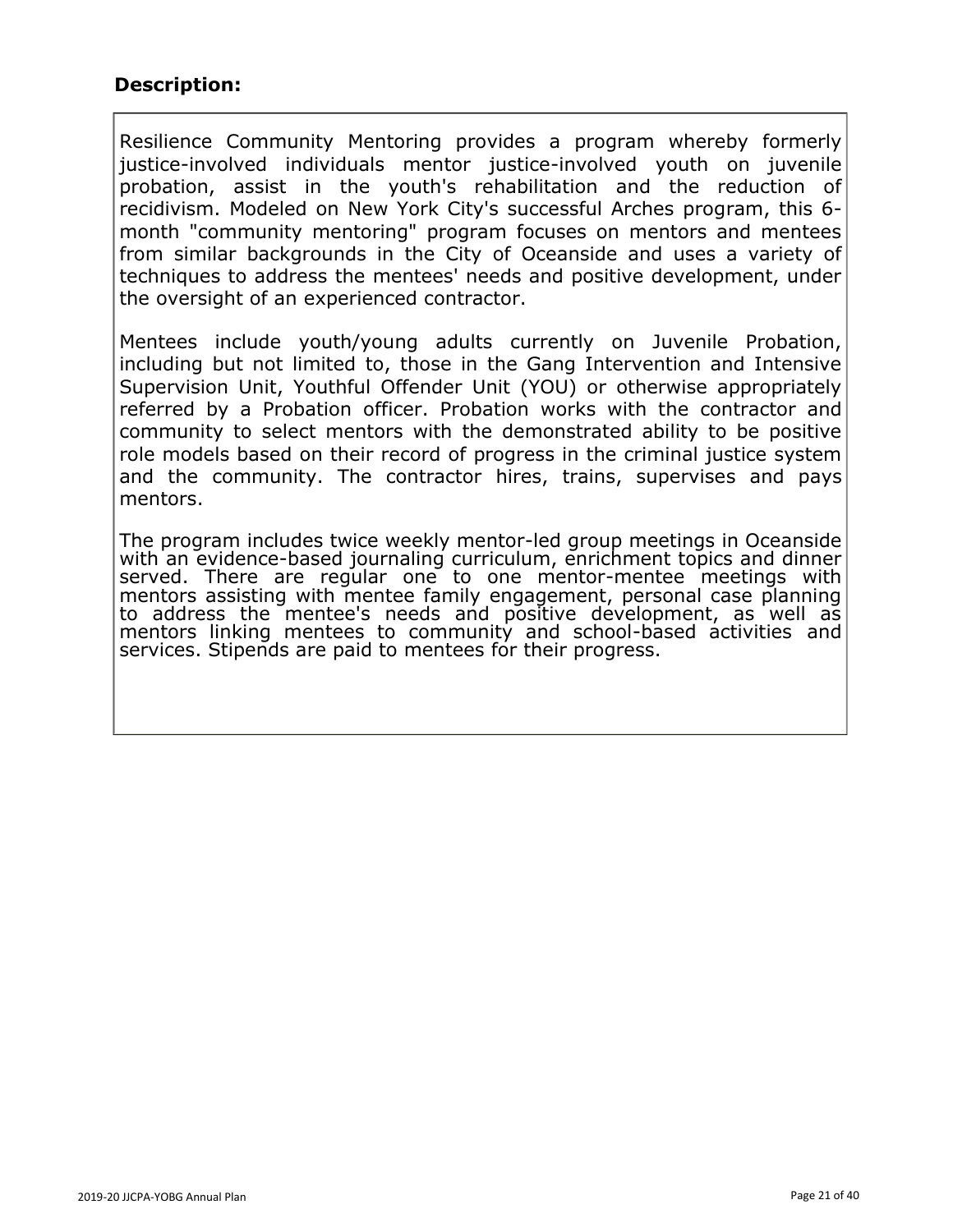*This template should be copied as many times as needed to capture every program, strategy and system enhancement you plan to fund next year.*

#### *Program Name:*

Youth Authored Publication for Youth in Custody

#### **Evidence Upon Which It Is Based:**

Youth in custody often feel isolated, ashamed and marginalized. Through written word and visual art, youth are able to tell their stories, share their ideas, life experiences and process trauma in a safe and therapeutic space. Writing about their own experiences and their thoughts on community issues can help motivate youth to make different and more positive decisions in the future. By sharing their pain, memories, mistakes and hopes, youth can help inform the system and teach the community outside about the root causes of juvenile delinquency.

#### **Description:**

The youth authored publication gives youth in custody the opportunity to share their ideas and life experiences in a safe space by:

- Encouraging literacy and creative writing skills
- Providing opportunities for self-expression
- Promoting each youth's individual strengths and abilities
- Strengthening feelings of self-confidence and self-efficacy
- Developing critical thinking skills
- Promoting a sense of belonging
- Processing trauma and bolstering feelings of self-worth
- •Motivating youth to make more positive decisions in the future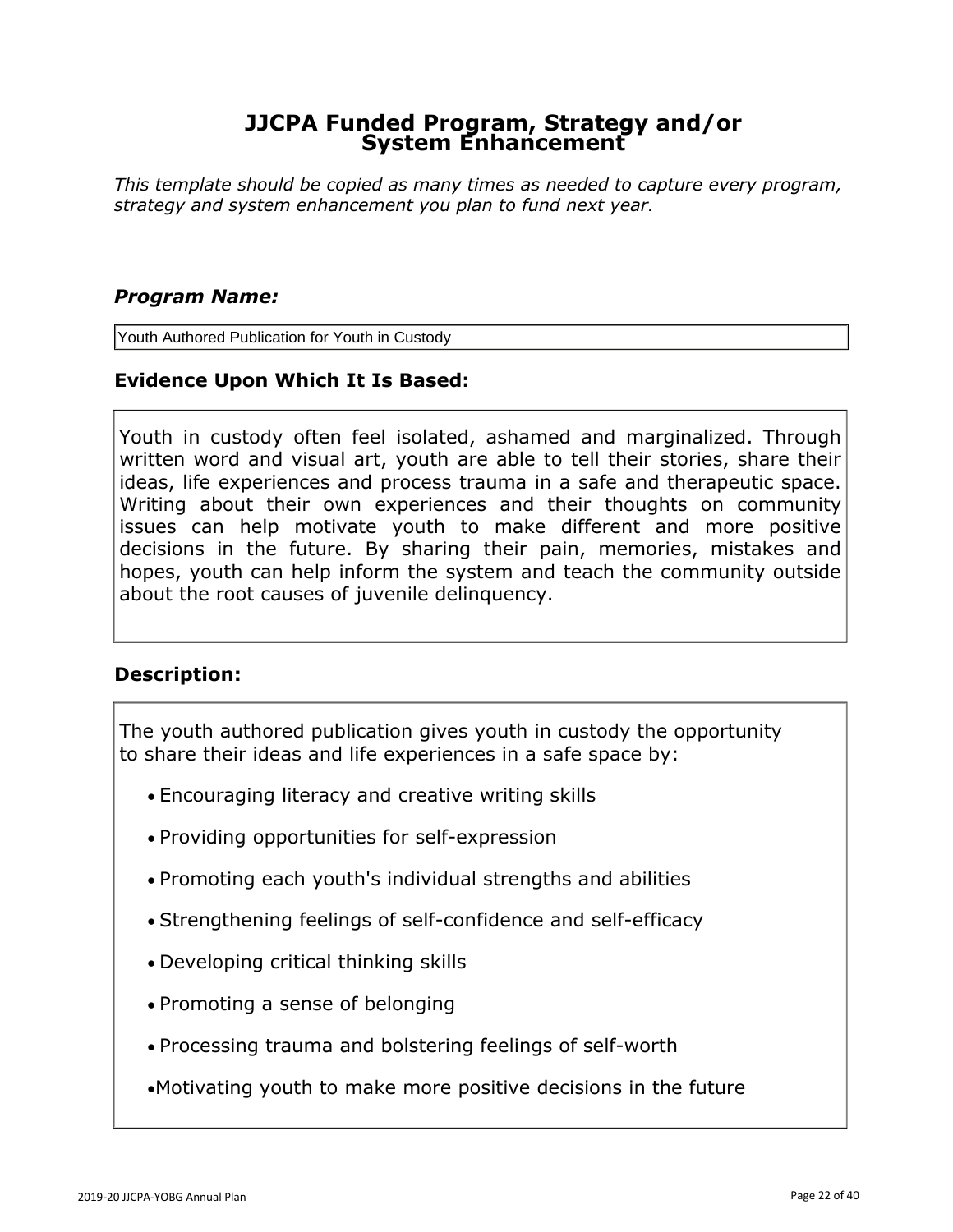*This template should be copied as many times as needed to capture every program, strategy and system enhancement you plan to fund next year.*

#### *Program Name:*

Parenting Program for Youth in Custody

# **Evidence Upon Which It Is Based:**

Estimates show that parental incarceration affects one in every twenty-eight children in the United States. A recent study found that fifteen percent (15%) of incarcerated male youth and nine percent (9%) of incarcerated female youth have children; by comparison, only two percent (2%) of males and six percent (6%) of females ages 12-20 in the general population have children. Children of incarcerated parents not only suffer the relationship loss of their parent, but are also more likely to be delinquent, use drugs, drop out of school and exhibit emotional problems than their peers whose parents are not incarcerated. Post-release success is higher among inmates who have maintained their family relationships in the community during incarceration. By providing a parenting program for youth in custody, youth will have the opportunity to remain connected to their child(ren), and in some cases, begin to develop a relationship with their child(ren). By modifying the parent-child relationship in a positive way, this will help reinforce positive behaviors with the youth and their family in the community to increase the chances of the youth's successful reintegration into the community.

#### **Description:**

The goal of the parenting program is to improve the quality of parent-child interactions, improve the physical and social environment in the institution and focus on rehabilitation and reintegration into the community as a parent. The program provides a quality parenting program targeted at incarcerated youth that includes a relevant parenting curriculum. By improving and enhancing the quality of the parent-child relationship and fostering secure attachments for the parent and child, this will help to maintain strong bonds with the youth's connection to family in the community and increase the chances of the youth's rehabilitation.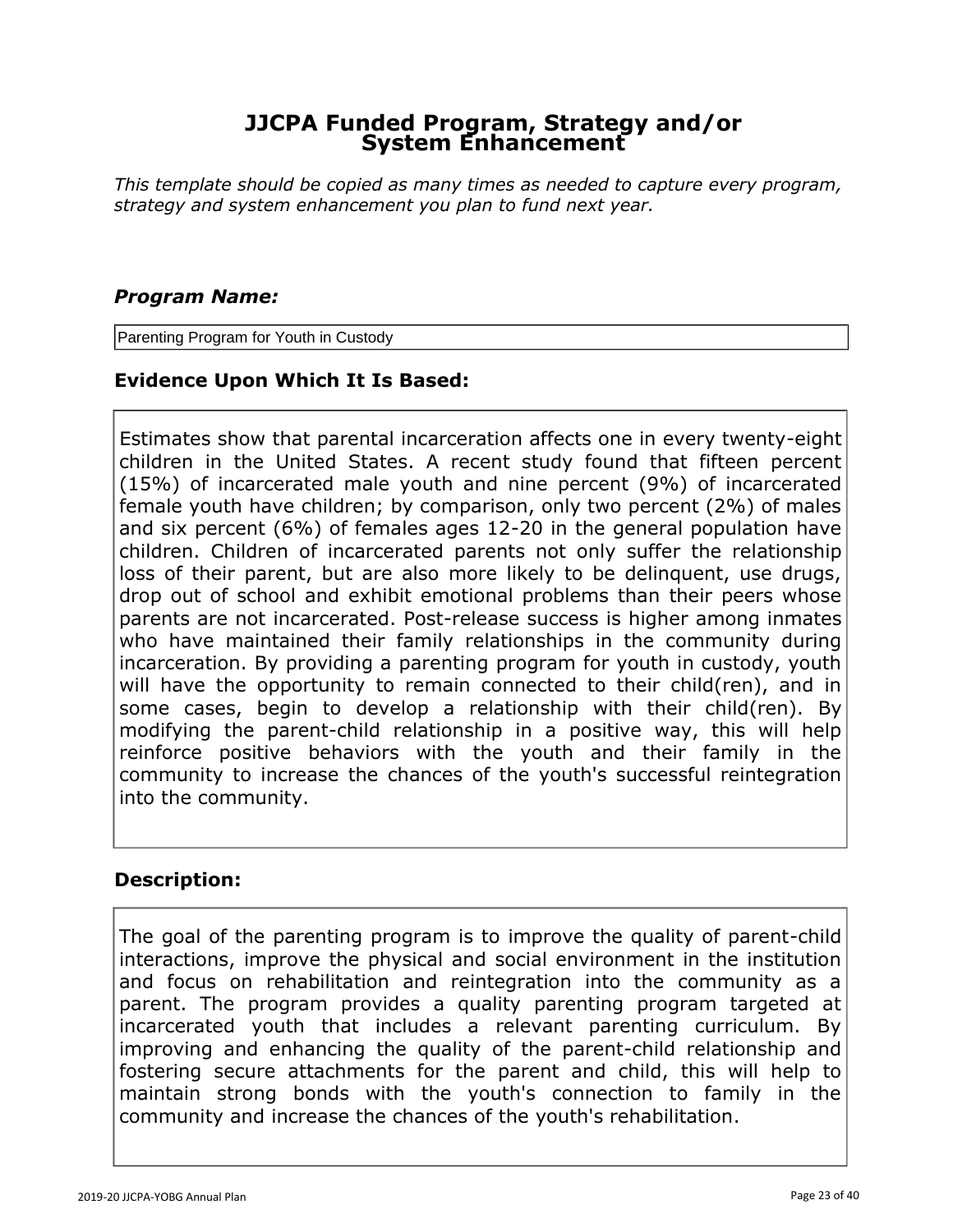*This template should be copied as many times as needed to capture every program, strategy and system enhancement you plan to fund next year.*

#### *Program Name:*

Achievement Centers

#### **Evidence Upon Which It Is Based:**

In 2018, the San Diego County Probation Department (Probation) and their juvenile justice partners identified a need for more intensive, community- based services to assist youth with at-risk behaviors that are in non- compliance with their court-ordered requirements, but do not pose a threat to public safety. Throughout the United States, Achievement Centers, sometimes known as Evening Reporting Centers, act as alternatives to detention, promote long-term success for at-risk youth and maintain community safety.

#### **Description:**

Achievement Centers will be in communities where at-risk youth reside, and the contractor will provide transportation, tutoring, pro-social skills, meals and career exploration after regular school hours. These programs help to maintain the education and community linkages that are vital to youth

and family success and to improve public safety outcomes for these youth.

The Achievement Centers will provide a critical opportunity for justiceinvolved youth presenting at risk, but not criminal behavior, to receive community-based treatment services that prevent incarceration, promote positive outcomes, and maintain important family and community linkages.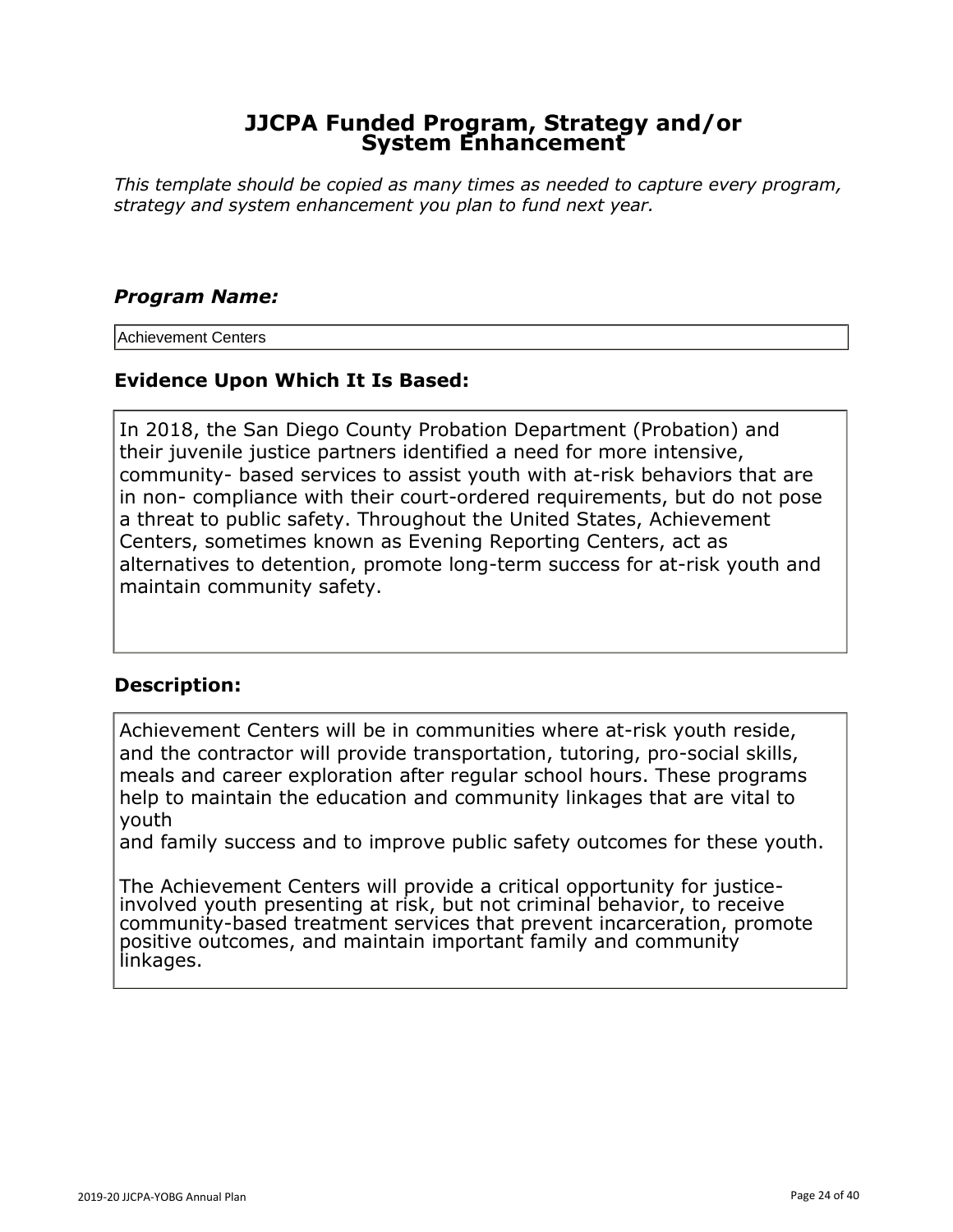*This template should be copied as many times as needed to capture every program, strategy and system enhancement you plan to fund next year.*

#### *Program Name:*

JJCPA Evaluation

#### **Evidence Upon Which It Is Based:**

N/A

#### **Description:**

The JJCPA evaluation for San Diego County is conducted by the Criminal Justice Clearinghouse of San Diego Association of Governments (SANDAG), as part of the cross-site evaluation for all JJCPA programs across the state. SANDAG provides program and statistical evaluation services for the JJCPA programs managed by the County of San Diego Probation Department and its partners. In addition, the JJCPA evaluation will develop research protocols for coordinating, collecting and analyzing data with respect to Reducing Racial and Ethnic Disparities (RRED).

SANDAG publishes the JJCPA Annual Report and submits an annual program report to the Board of State and Community Corrections as well as a Final Report for RRED.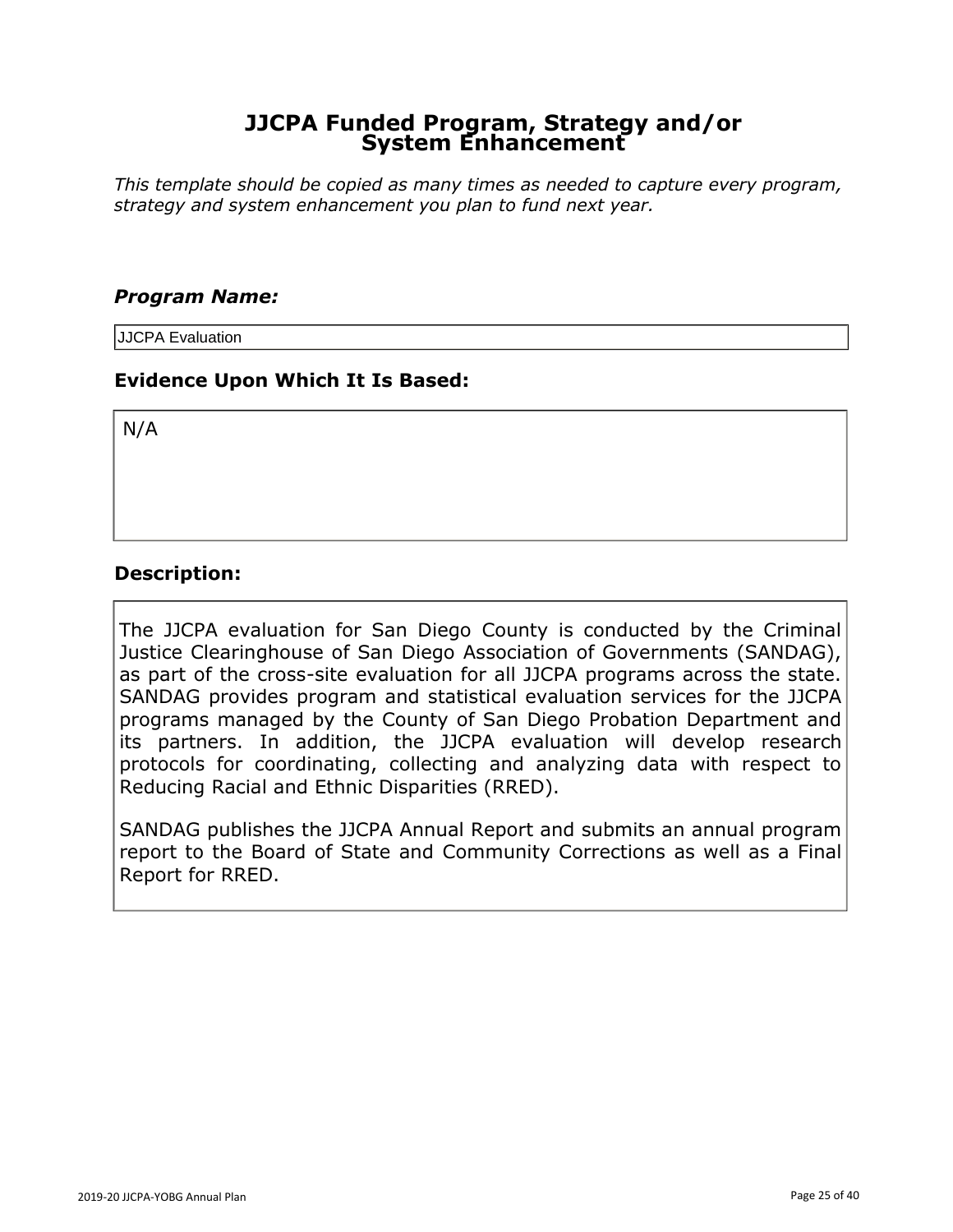*This template should be copied as many times as needed to capture every program, strategy and system enhancement you plan to fund next year.*

#### *Program Name:*

Support for Family Engagement

#### **Evidence Upon Which It Is Based:**

According to the VERA Institute of Justice, youth in custodial settings who were never visited had statistically significant higher behavioral incident rates compared to youth who received regular visits. Youth who were visited regularly committed an average of four behavioral incidents per month, compared to six among those visited infrequently and 14 among those who were never visited. Youth who had never received a visit exhibited the highest rates of behavioral incidents; as visitation frequency increased, the number of behavioral incidents decreased.

There was also an association between visitation and educational performance. Even after controlling for other variables, youths who were visited regularly had a GPA that was 2.1 points higher than those who were visited infrequently or never visited.

In a report by Performance Based Standards, Facilities in which parents were kept up to date on their child's education had more youth whose reading scores improved over the course of their time in the facility. The same pattern was evident for math scores.

#### **Description:**

The Probation Department has been expanding visiting hours and opening the facilities for special events with family members including holiday meals and graduation ceremonies. In the coming year the Department plans to further expand special events to include regular events outside of holidays in all units on a rotating basis. Additionally, the Department is considering options to obtain transportation for family members who would not otherwise be able to visit.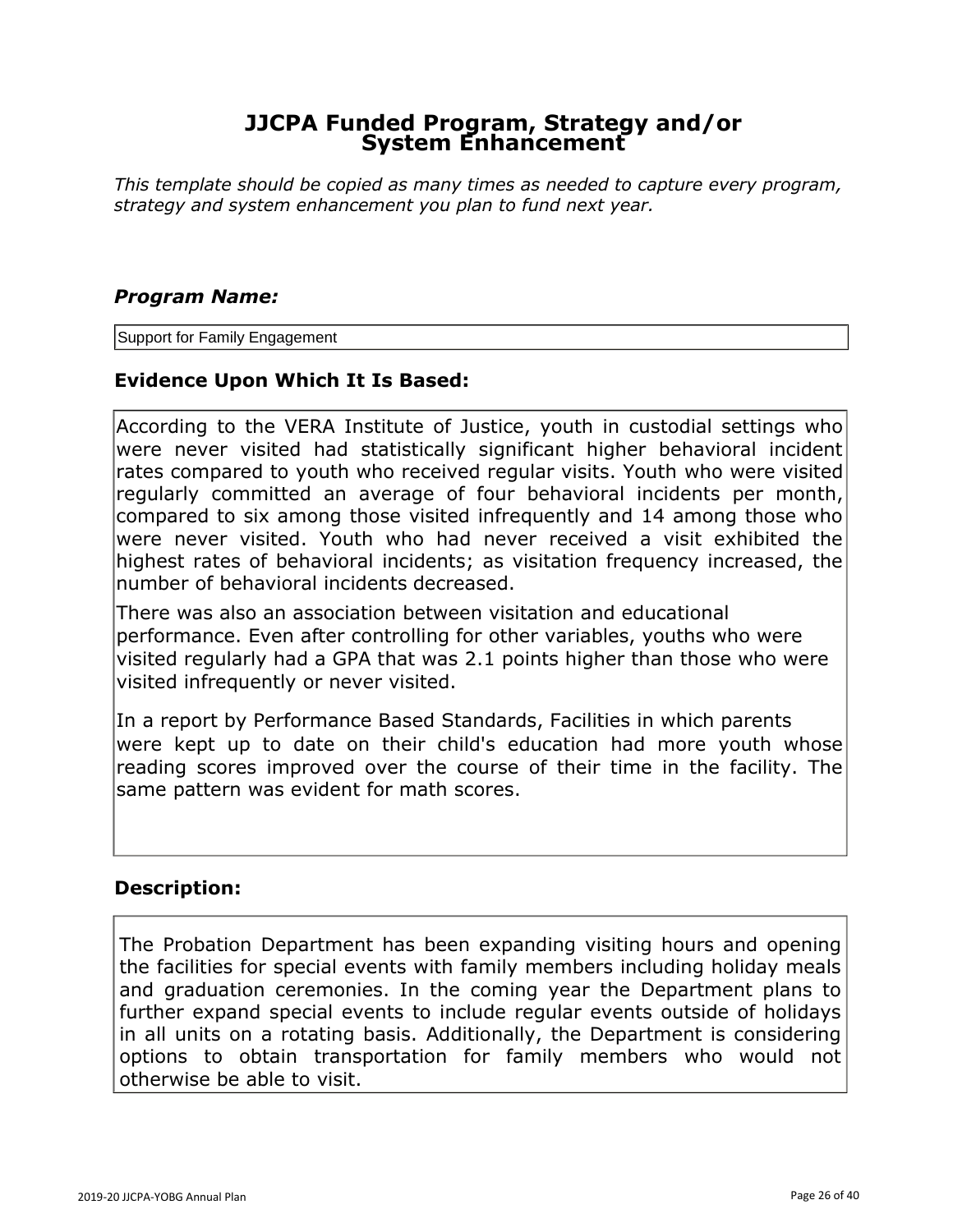*This template should be copied as many times as needed to capture every program, strategy and system enhancement you plan to fund next year.*

#### *Program Name:*

Youth Engagement at Juvenile Detention Facilities

#### **Evidence Upon Which It Is Based:**

According to the Youth in Custody Practice Model, one of the most important security features of a facility is the quality of relationships - among youth, between youth and staff, and among staff. In truly safe environments, youth and staff trust and support each other and treat one another with dignity and respect. As highlighted throughout the Practice Model, supportive relationships are especially important for positive youth development. Emotionally safe relationships are especially essential for youth who may otherwise be at risk of mistreatment based on biases or misperceptions. Given research indicating that lesbian, gay, bisexual and transgender (LGBT) youth have historically faced harsher treatment within facilities compared to their counterparts (Majd, Marksamer, & Reyes, 2009), staff must take special care to respect each youth's sexual orientation, gender identity, and gender expression (SOGIE) while ensuring a fair, inclusive and respectful facility culture for all residents (Wilber, 2015). Safe connections are also critically important for youth with histories of victimization, particularly girls, to be able to work on their treatment issues (Zavlek & Maniglia, 2007).

Best practice dictates a coordinated, "24 hours a day, 7 days a week" treatment approach where all staff members view themselves as change agents and engage with youth accordingly.

#### **Description:**

The Probation Department is pursuing multiple strategies to improve staffyouth engagement including a new behavior management system based on a positive system of earning rewards; engagement and de-escalation training for staff; and partnering with educators, coaches and clinicians to create a desirable extended learning time in the after school hours.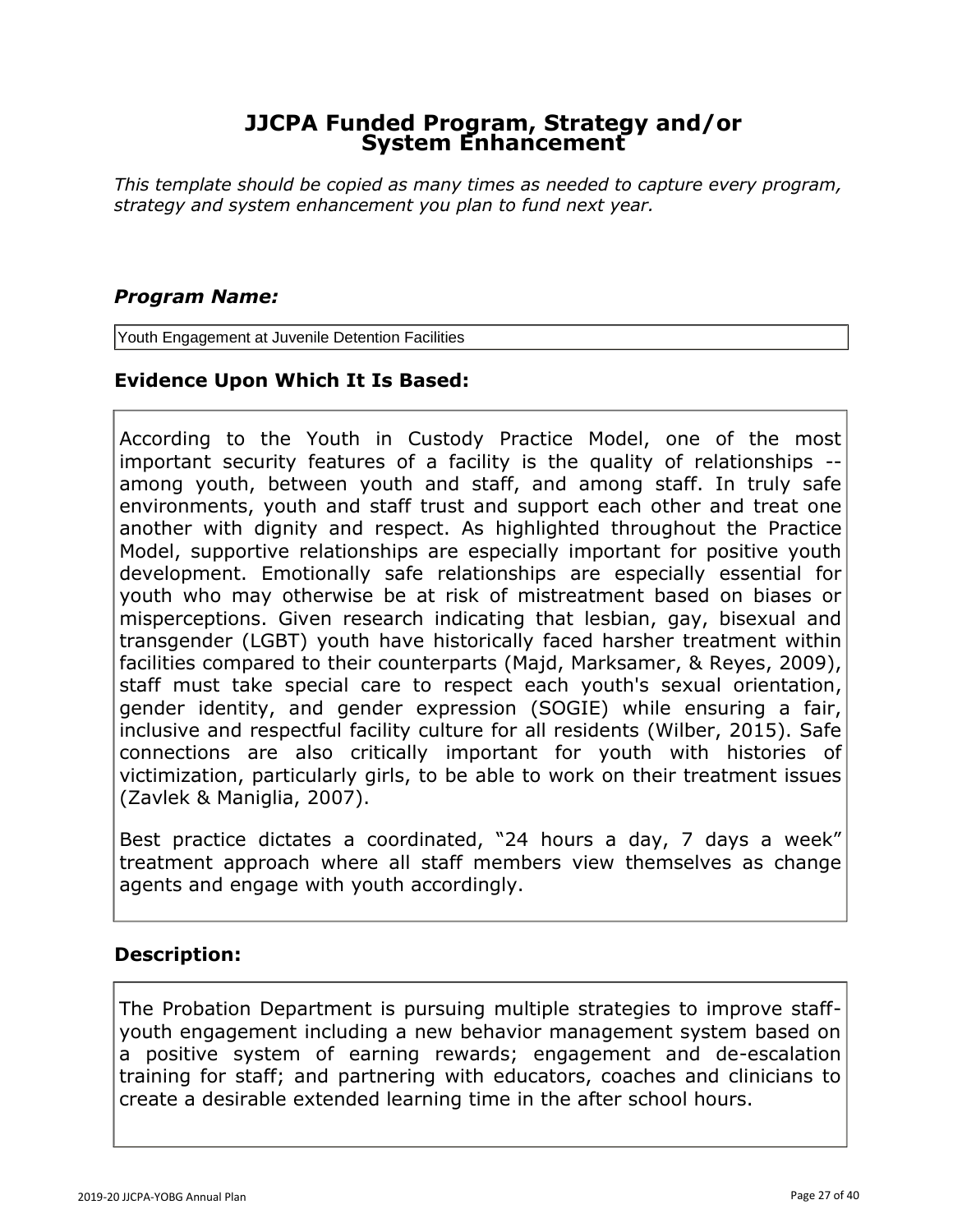*This template should be copied as many times as needed to capture every program, strategy and system enhancement you plan to fund next year.*

#### *Program Name:*

Services for Sexually Exploited Children

# **Evidence Upon Which It Is Based:**

There are several psychotherapeutic approaches identified for the treatment of sexual abuse in children and adolescents that may also be appropriate for commercially sexually exploited youth. In fact, many of the treatment recommendations for trafficked youth come from programs used to treat other victimized groups, including victims of sexual abuse, domestic violence, and torture, and from organizations who work with sexually exploited youth. More research is needed to determine the most efficacious mental health treatment. Overall, however, there is general consensus that a multidisciplinary, trauma-informed approach embedded within a system of care model is needed. (Understanding and Responding to the Needs of Commercially Sexually Exploited Youth, Recommendations for the Mental Health Provider, Roya Ijadi-Maghsoodi, MD et al.)

# **Description:**

All female youth in custody are assessed for sexual exploitation with the use of the Commercial Sexual Exploitation-Identification Tool (CSE-IT). In 2014, West Coast Children's Clinic developed the Commercial Sexual Exploitation - Identification Tool (CSE-IT) with the input of over 100 survivors and service providers. In 2016, the tool was validated with data from a 15-month pilot to ensure that it accurately identifies youth who have clear indicators of exploitation. If a youth presents with clear concern, referrals are made to the appropriate collaborative partners for continued services.

All female youth in custody attend the preventative/intervention program, My Life My Choice (MLMC). This curriculum is proven effective in helping youth leave harmful situations and build new lives for themselves. MLMC teaches youth that they have a fundamental human right to live their lives free of exploitation - without fear that adults will prey on their vulnerabilities. To change this landscape, MLMC specifically aims to decrease the incidence and severity of commercial sexual exploitation of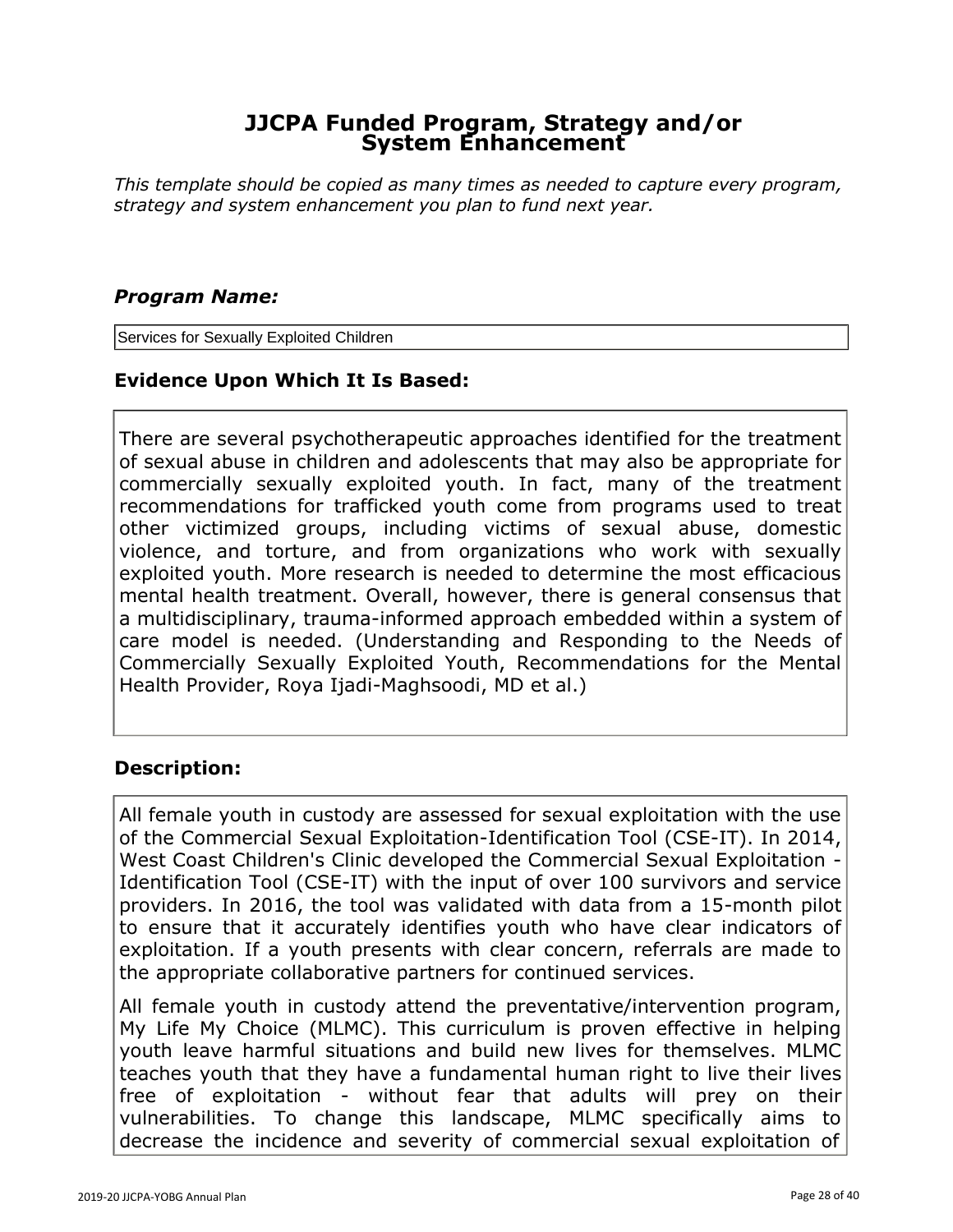girls across the country. The central goals of their work are to empower youth to protect themselves from the commercial sex industry and its predators, support survivors in rebuilding their lives, finding their voice, and becoming leaders, and to educate and mobilize a powerful network of allies to prevent exploitation.

Additionally, at the Girls' Rehabilitation Facility (GRF), girls that have been identified or admit to victimization have the opportunity to attend weekly groups lead by survivor leaders. Survivors of the Streets (SOS) group, provides the youth with education and support through adult survivor leaders. They use a variety of modalities; art, journaling, reading, empowerment activities, etc. to assist the girls with healing and rehabilitation from their trauma. They provide a safe and comfortable atmosphere for sharing and support.

This year GRF was also able to participate in the kNOw MORE Program. kNOw MORE is a human trafficking awareness and prevention curriculum. Developed by a team of San Diego experts using San Diego data, kNOw MORE helps students understand that sex trafficking is really happening in San Diego and that traffickers are recruiting victims out of our schools by using grooming techniques and a tactic called "boyfriend pimping."

kNOw MORE is an interactive drama presentation where participants watch the progression as Amanda gets groomed by her "boyfriend" and ultimately trafficked while her parents, teachers and friends look on and do not realize what is happening. Presented by the Center for Justice & Reconciliation at Point Loma Nazarene University, kNOw MORE is available for all youth by appointment.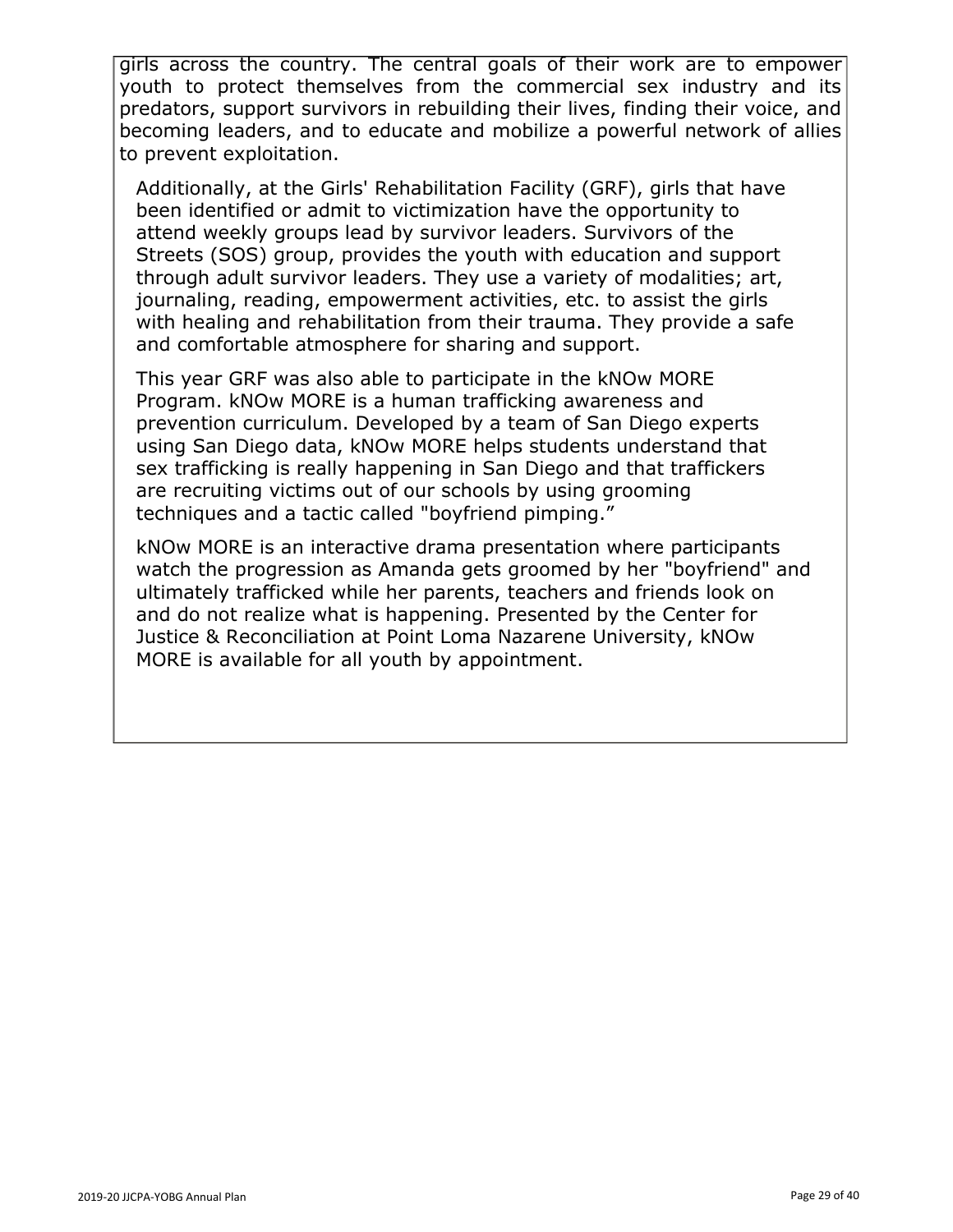*This template should be copied as many times as needed to capture every program, strategy and system enhancement you plan to fund next year.*

#### *Program Name:*

Running Club for Youth

#### **Evidence Upon Which It Is Based:**

The Running Club is a reward activity which involves mentorship and an opportunity for physical training.

Participation in the Running Club is considered desirable by youth and it is used as a positive reinforcement for other desired behaviors such as nonviolence and engagement/participation in treatment and education. Positive reinforcements such as this are foundational to rehabilitation with a significant base of supporting research spanning decades from B.F. Skinner in 1938 to the present.

An additional benefit is derived from the presence of staff mentors. Research suggests that both natural and programmatic mentors can be effective in reducing recidivism and promoting successful transitions out of juvenile justice systems.

# **Description:**

Youth at Probation juvenile detention facilities are given the opportunity to participate and run in half marathons and 5K events throughout the County.

Youth participate in physical training with Probation Officers, San Diego County Office of Education teachers and/or Behavioral Health Services staff in preparation for the marathons. This collaboration has proven tremendously beneficial to the youth who participate as they develop a love for running that they did not have before. Families are invited and many come to race day excitedly greeting their loved one at the finish line. After each race, the youth, their families, probation officers, teachers, and STAT members spend time congratulating one another and celebrating the amazing accomplishment. Many youth continue to train and participate in races from home after release.

The Running Program uses the time youth are in custody and in probation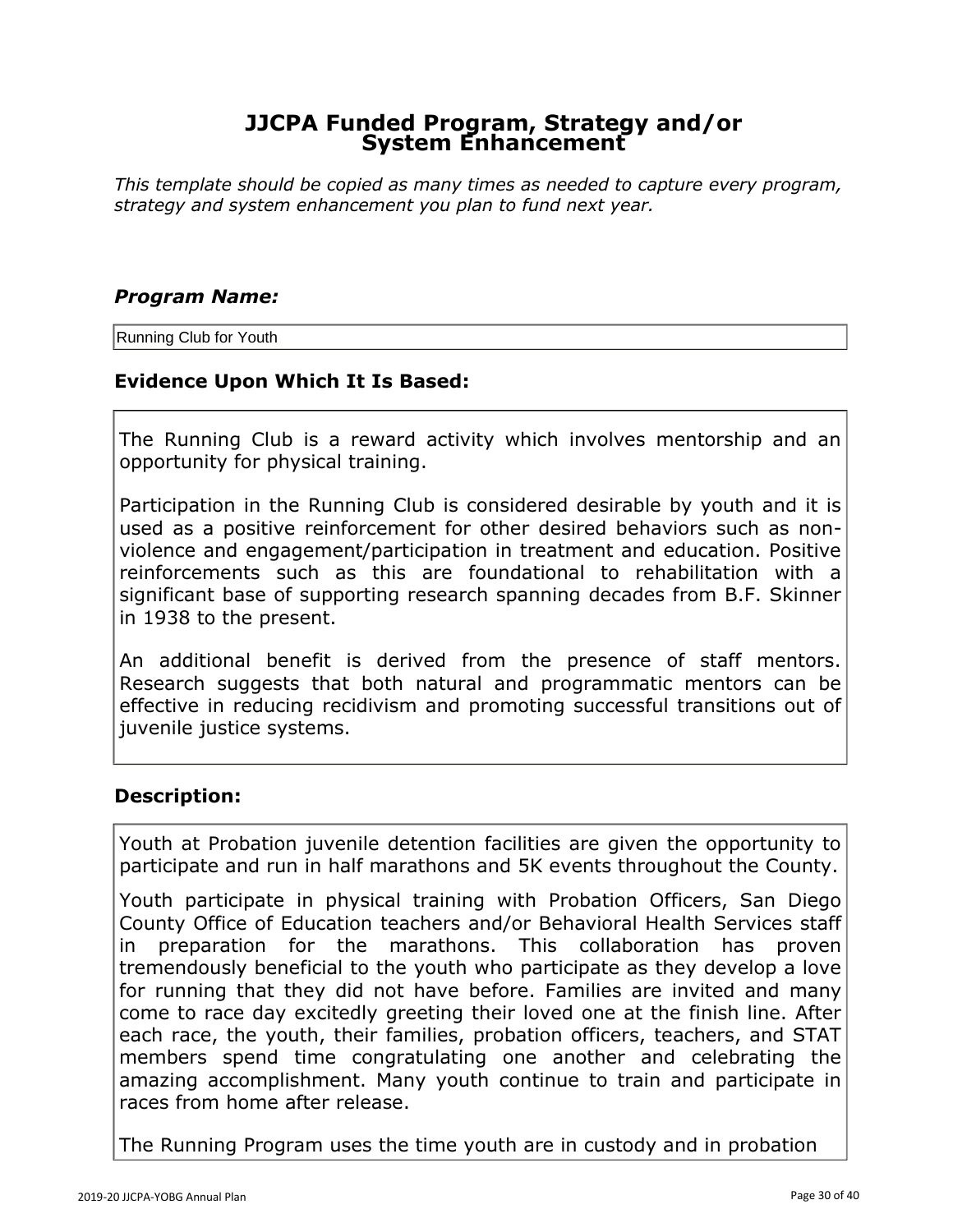programs to provide mentorship, guidance, and experiences which might not otherwise be possible. Youth experience increased self-esteem, discover a healthy means for achieving the adrenaline they often seek, and feel a profound sense of accomplishment.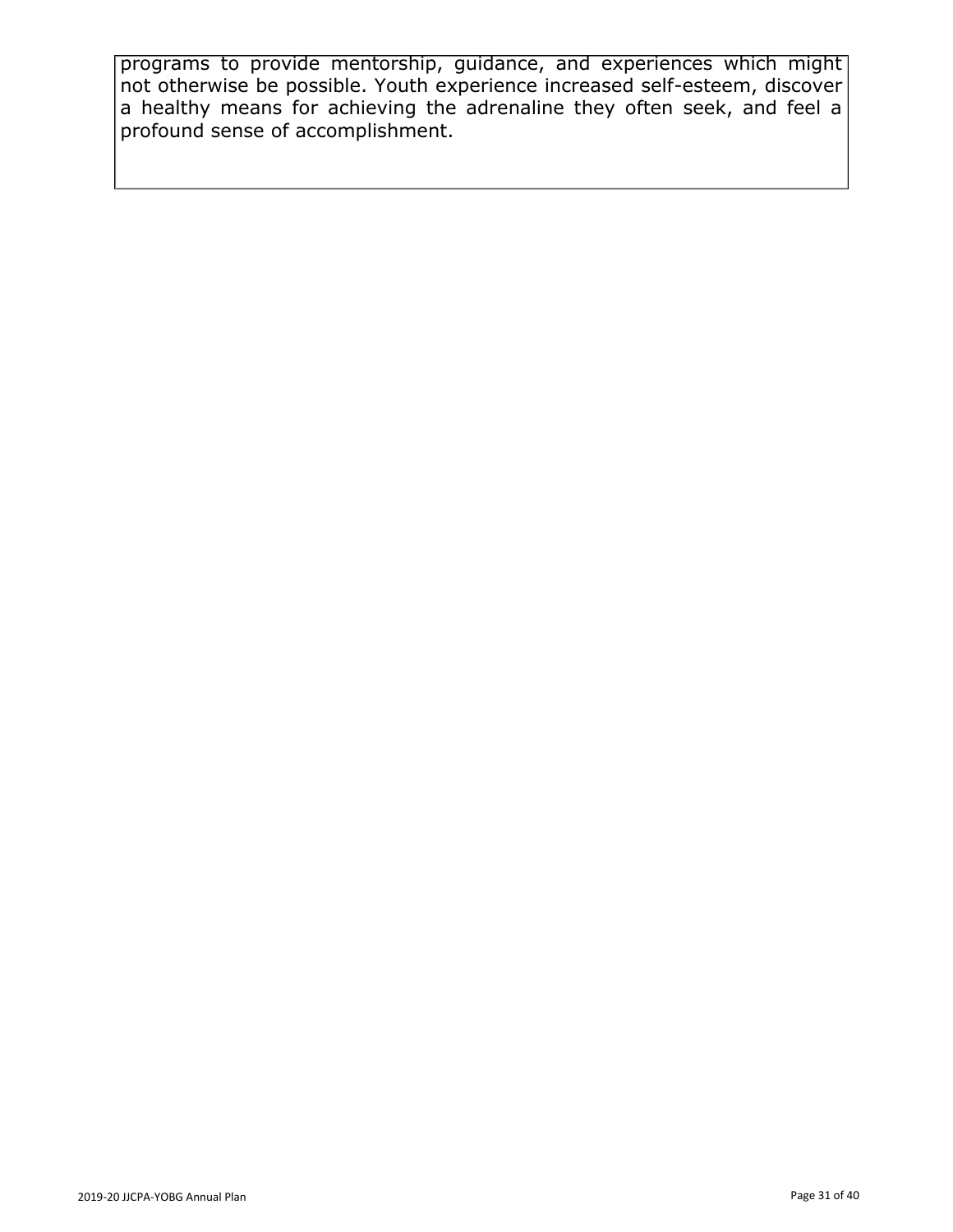*This template should be copied as many times as needed to capture every program, strategy and system enhancement you plan to fund next year.*

#### *Program Name:*

Outdoor Activities & Experiences for Youth in Custody

#### **Evidence Upon Which It Is Based:**

Outdoor adventure activities and experiences provide youth with important life skills such as, relationship building, leading, following, providing support, planning and having accountability for their own actions. These life skills increase the likelihood of successful reintegration into society and reducing recidivism.

#### **Description:**

On and off-site outdoor adventure activities and experiences are provided to youth in custody at County of San Diego Probation Department juvenile detention facilities. Outdoor activities for youth have shown to have a positive effect on the youth and staff at juvenile detention facilities. By providing new positive and fun outdoor activities such as rock climbing, kayaking, mountain biking, etc., youth are able to experience new safe and sober activities. Working with other youth and staff through this program improves relationships with their peers and Probation staff. By strengthening individual skills, developing leadership skills and abilities, providing opportunities for public engagement in the community, strengthening feelings of self-confidence and self-efficacy, these activities promote a sense of belonging, engage youth in teamwork and promote each youth's individual strengths and abilities.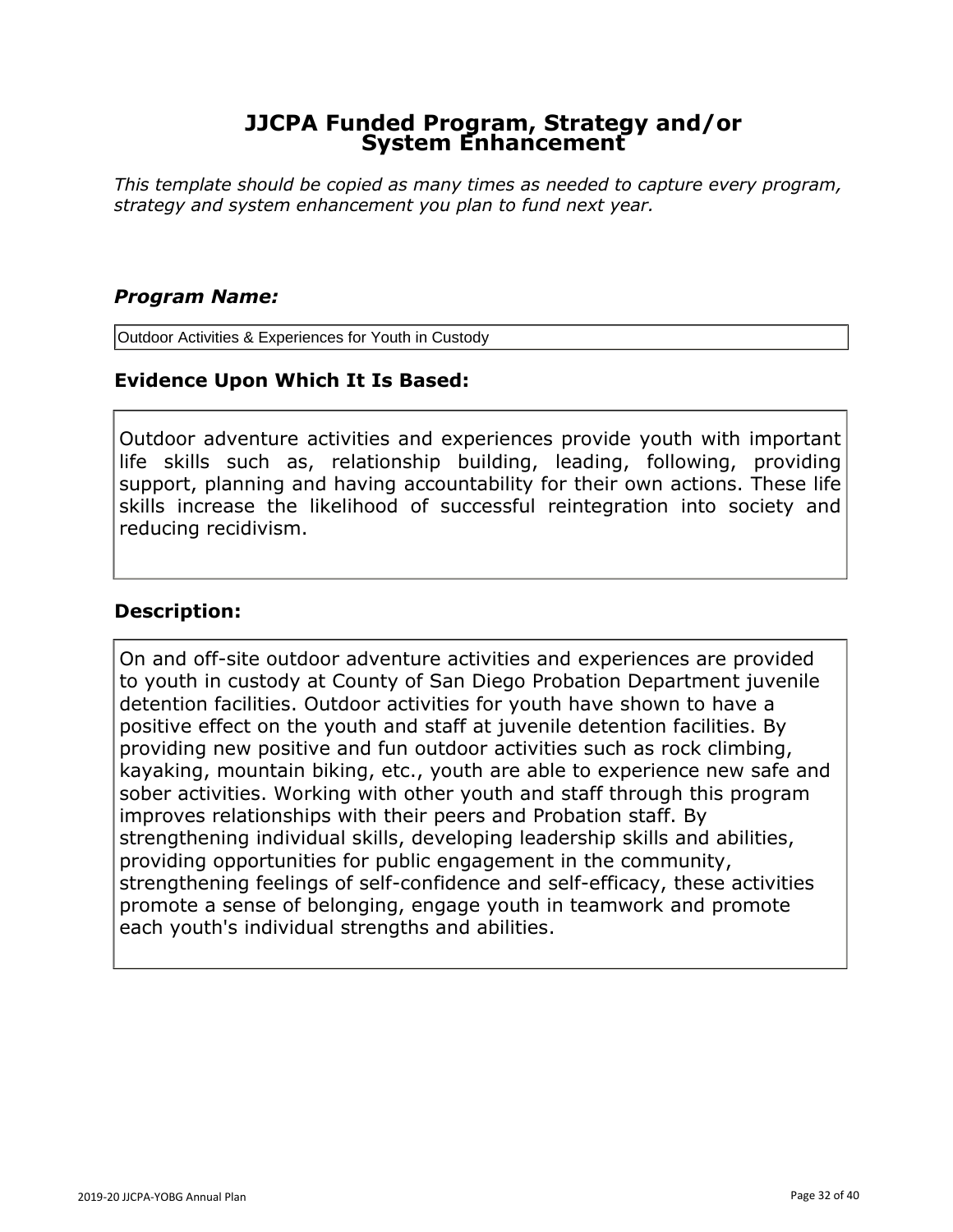*This template should be copied as many times as needed to capture every program, strategy and system enhancement you plan to fund next year.*

#### *Program Name:*

Parent Ombudsman

#### **Evidence Upon Which It Is Based:**

In support of the Juvenile Justice System Improvement Project/Dispositional Matrix, San Diego County Probation and other key partners, including the District Attorney's Office, and Public Defender's Office, will work to develop and implement system alignment strategies at the county level in conjunction with Georgetown University. This will aid key stakeholders in better matching information from the San Diego Risk and Resiliency Checkup II (SDRRC II) tool to supervision level and services. In addition, Georgetown University will assist San Diego County Probation, public agency partners and other providers to determine the array of services necessary to meet the needs of juvenile offenders.

# **Description:**

The Parent Ombudsman will support and increase family visitation in facilities, provide resources to families visiting youth in facilities, support family involvement in special events, support families in navigating the juvenile justice system including the court process and reaching out to youth and families in regards to court dates to reduce Failures to Appear (FTA).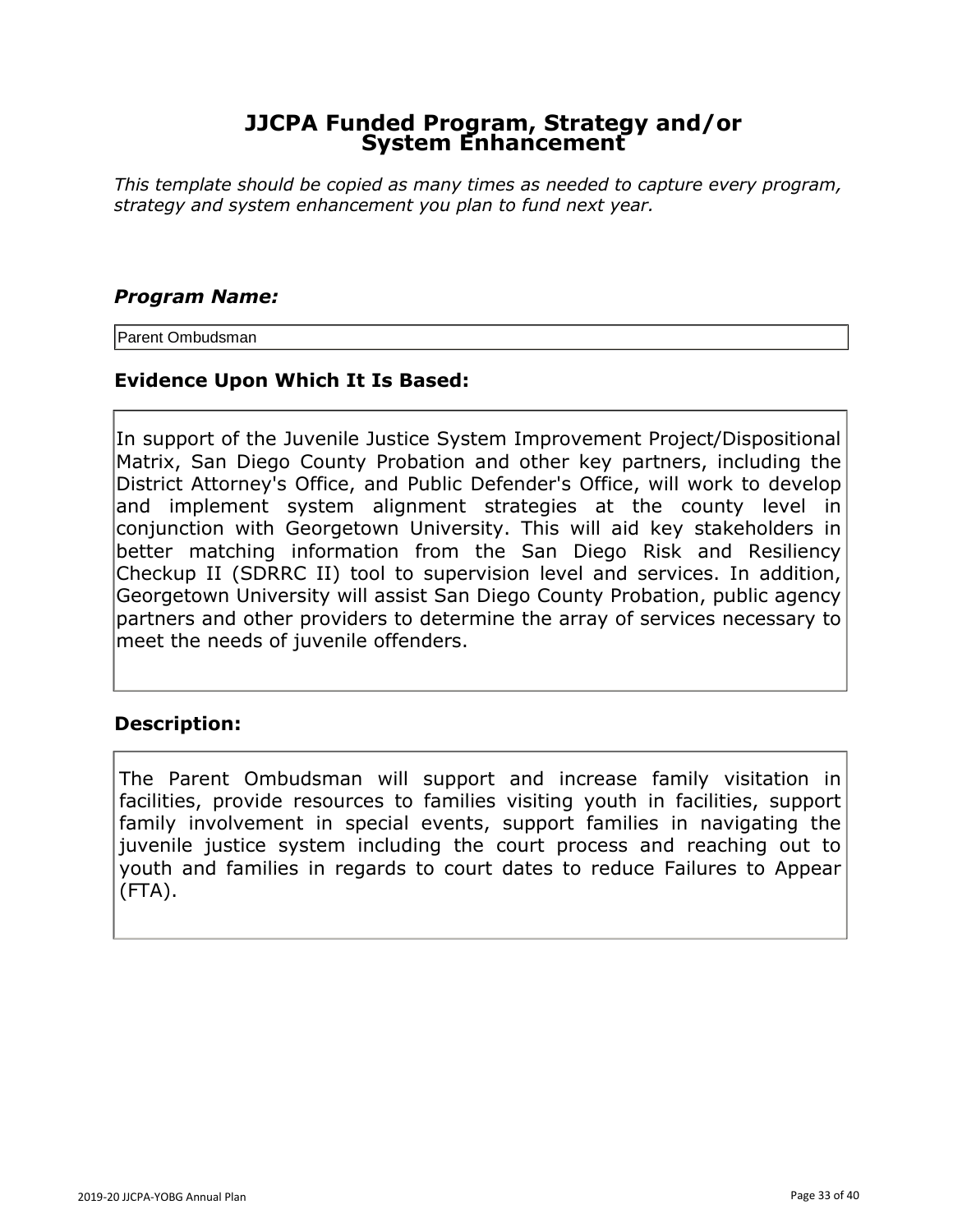#### **Part III. Youthful Offender Block Grant (YOBG) — (Welfare & Institutions Code Section 1961(a))**

#### **A. Strategy for Non-707(b) Offenders**

Describe your county's overall strategy for dealing with non-707(b) youthful offenders who are not eligible for commitment to the Division of Juvenile Justice. Explain how this Plan relates to or supports that strategy.

The focus of the County of San Diego Probation Department's Youthful Offender Unit (YOU) program is client rehabilitation and community safety. YOU utilizes a collaborative approach for providing learning and growth opportunities to the participants and supervises youthful offenders by teaming with community-based organizations and other County departments.

Programming during the custodial phase of the program is evidence-based and focuses on behavior change. Community based organizations work with the clients in custody to prepare them for transition back into the community. The youth's case plan both in and out of custody aids participants in achieving sobriety, improving literacy and educational levels, finding full-time employment, and addresses criminogenic factors, such as pro-criminal peer association related to gang violence.

The County of San Diego Probation department will continue to focus on offender rehabilitation and community safety. The department regularly conducts comprehensive needs assessments to identify and correct facility gaps to fully support the YOU program, its goals, and mission.

#### **B. Regional Agreements**

Describe any regional agreements or arrangements to be supported with YOBG funds.

N/A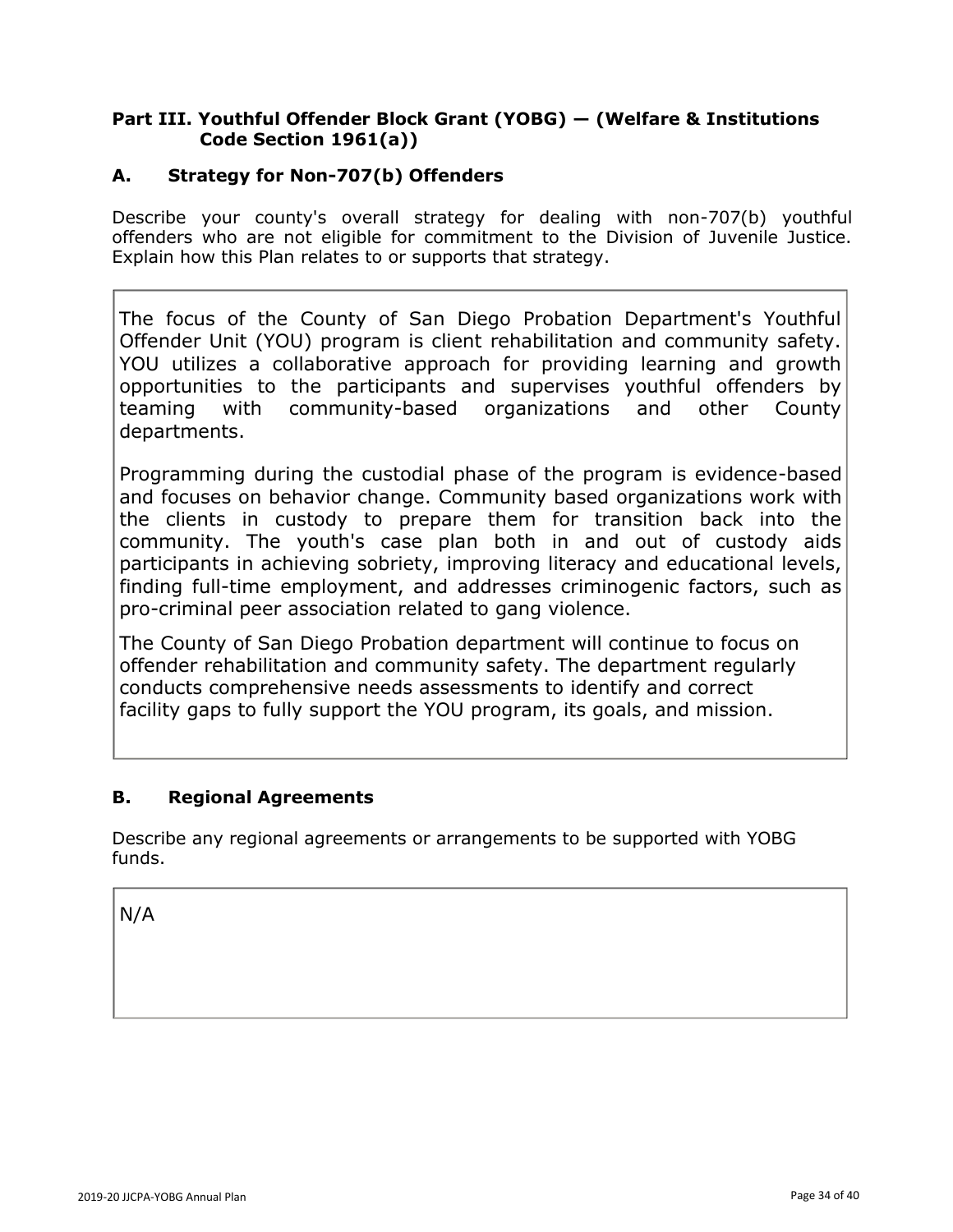Using the template on the next page, describe the programs, placements, services, strategies, and system enhancements to be funded through the YOBG program. Explain how they complement or coordinate with the programs, strategies and system enhancements to be funded through the JJCPA program. For additional template pages, simply click the "copy template" box below.

Copy Template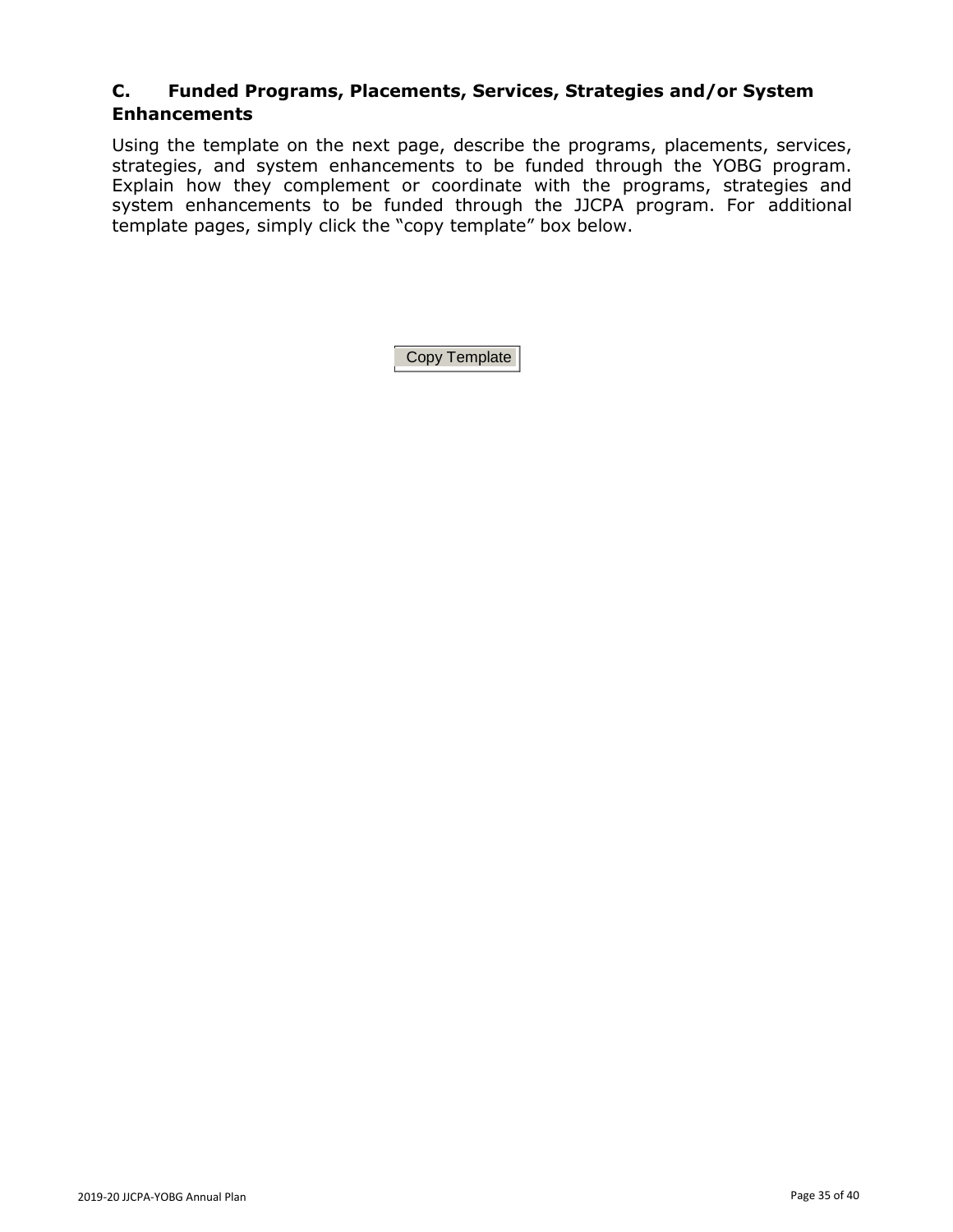*This template should be copied as many times as needed to capture every program, placement, service, strategy, and system enhancement you plan to fund next year.*

#### *Program Name:*

Youthful Offender Unit (YOU)

# **Nature of Coordination with JJCPA:**

N/A

#### **Description:**

The County of San Diego Probation Department's Youthful Offender Unit institutional program provides custodial programming, coordination and oversight of services to ensure that the needs of participant youth are met.

Risk assessments are conducted to measure participant alcohol and other drug involvement, risk and resiliency metrics, literacy, educational level, and competencies. A multi-disciplinary team creates individual case plans, which include re-entry rehabilitative services for each youth. All youth housed in this custodial program are provided with individual cognitive behavioral therapy and group programs.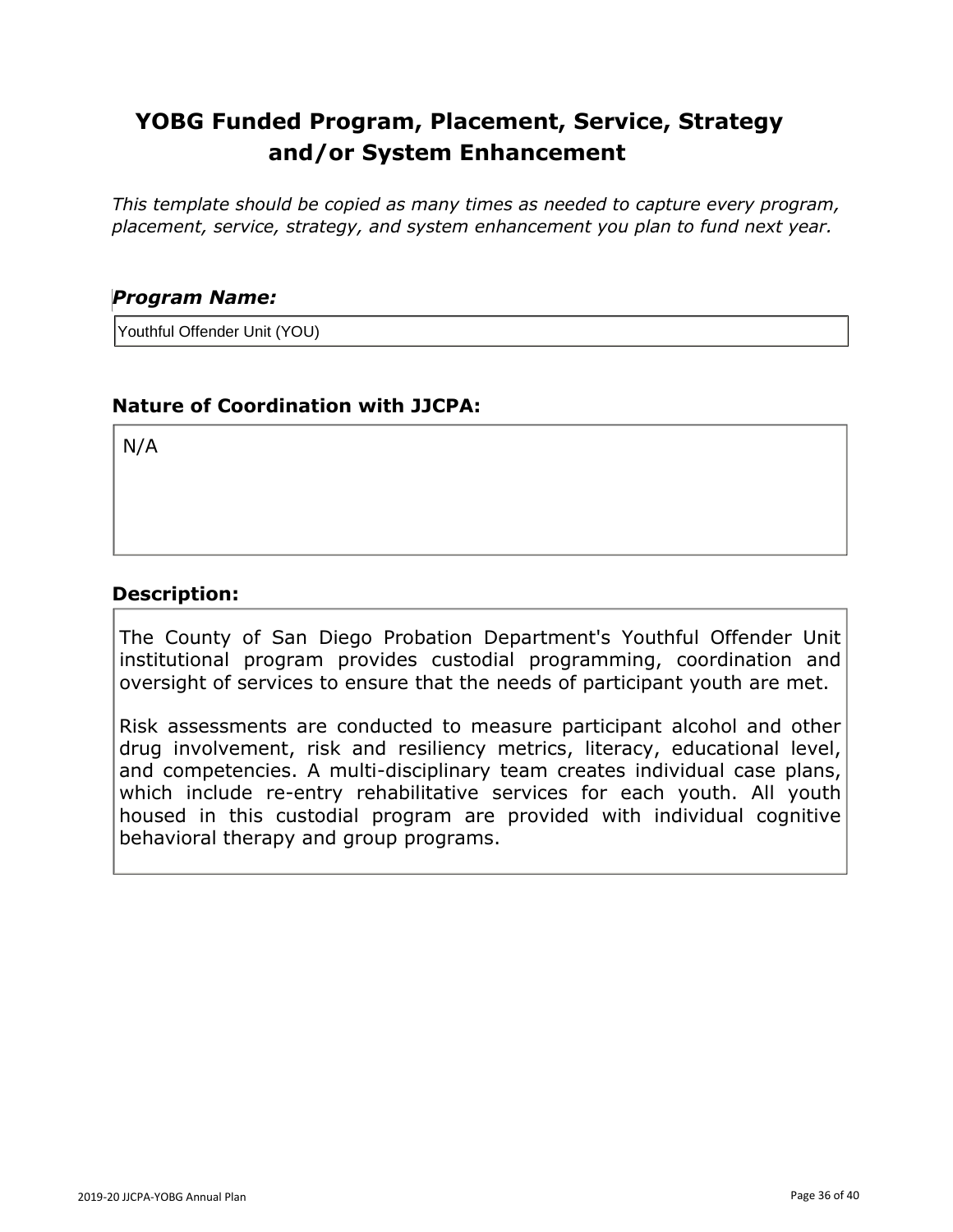*This template should be copied as many times as needed to capture every program, placement, service, strategy, and system enhancement you plan to fund next year.*

#### *Program Name:*

Community Supervision

# **Nature of Coordination with JJCPA:**

N/A

#### **Description:**

Upon a participant's release into the community, County of San Diego Probation supervision begins. A Probation Officer will be assigned to each youth who will aid in the youth's transition from detention into the community. Supervision focuses on a case plan prepared through a risk assessment tool to identify the top areas for the Probation Officer to focus on with the youth and family. The Probation Officer makes referrals to community-based treatment programs which may include, but are not limited to, gang intervention, mental health, substance abuse treatment, relationship violence prevention and education continuation. The Probation Officer stays engaged with the youth, family and service providers to work with the youth towards positive behavior change and completion of Probation conditions. Ultimately the goal is for the youth to become a law abiding and thriving citizen of the community.

All Probation Officers are trained in Integrated Behavioral Intervention Strategies (IBIS), which is an Evidence Based Practice (EBP) of teaching Probation Officers skills on how to interact and approach youth and families through motivational interviewing and cognitive-based tools.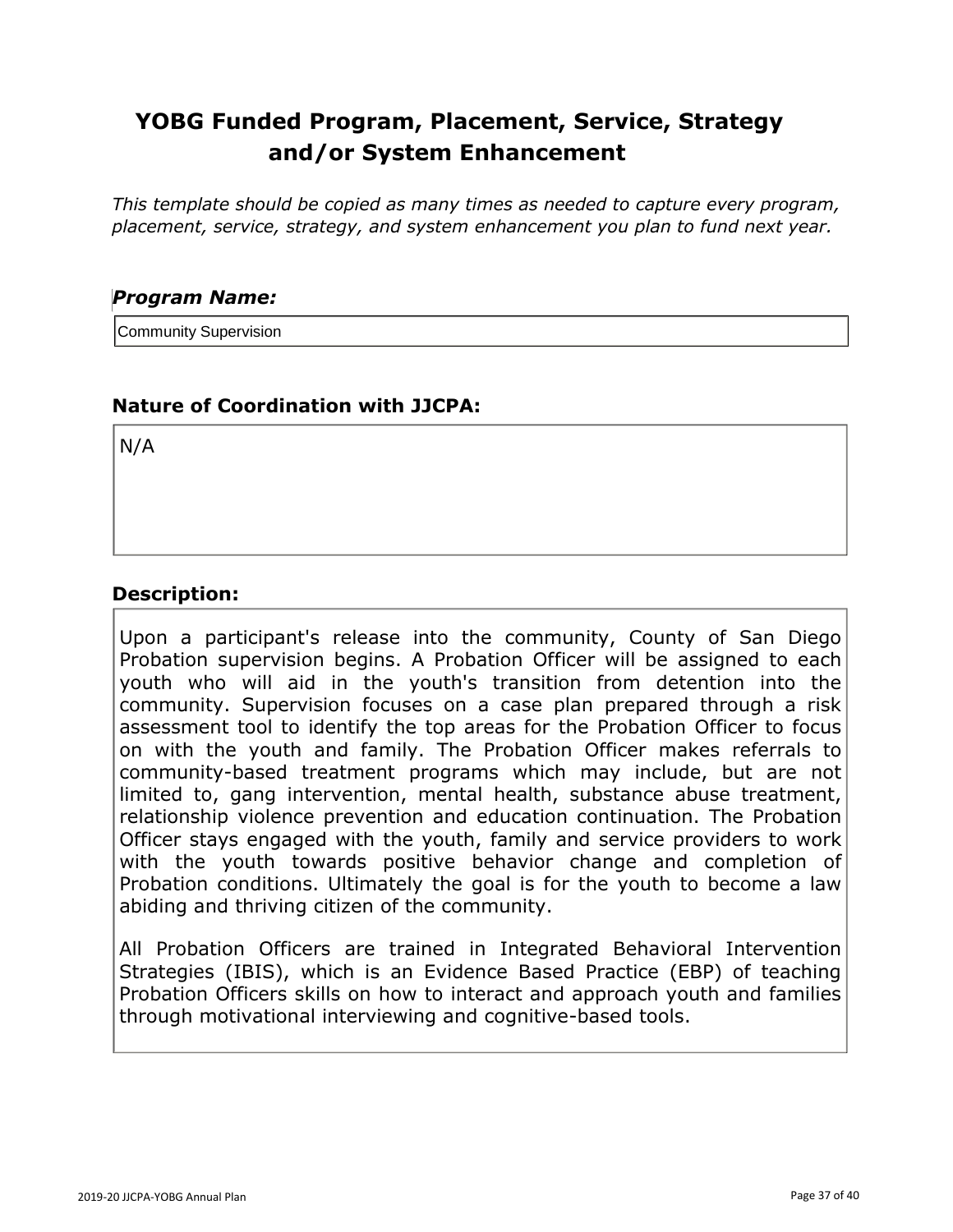*This template should be copied as many times as needed to capture every program, placement, service, strategy, and system enhancement you plan to fund next year.*

#### *Program Name:*

Reading Legacies

# **Nature of Coordination with JJCPA:**

N/A

# **Description:**

Literacy services are provided to probationers who are Department of Juvenile Justice (DJJ) or DJJ eligible youth. This program assists youth in uniting with their families through the bonding experience of reading aloud together. Participants are recorded reading a book; a DVD of the recording along with the book that was read is sent home to the participant's children or children in the participant's family life.

Literacy has shown to be an Evidence-Based Practice that may positively impact recidivism. It also raises the self-esteem and confidence of participants, many of whom request repeat participation after receiving positive feedback from family.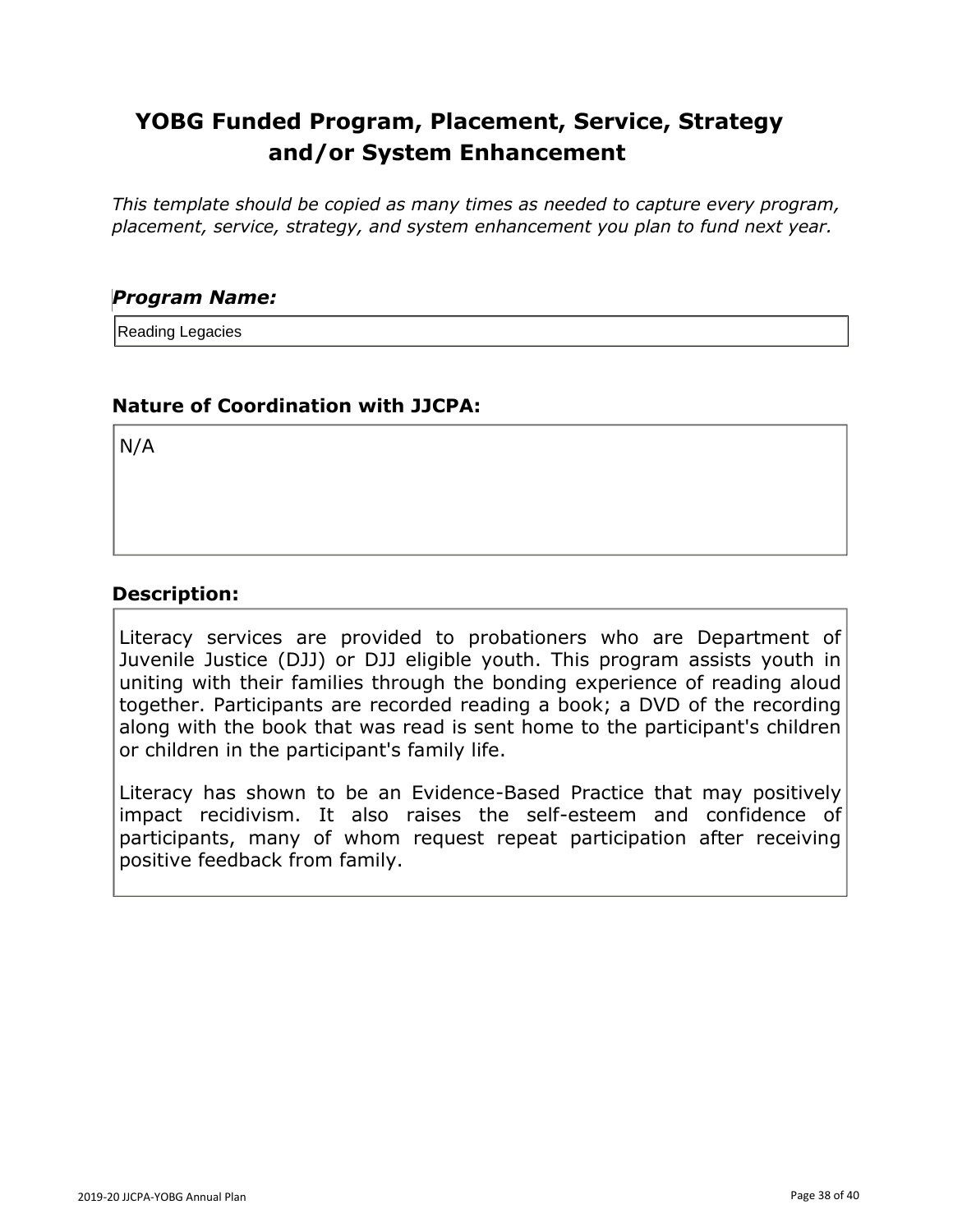*This template should be copied as many times as needed to capture every program, placement, service, strategy, and system enhancement you plan to fund next year.*

#### *Program Name:*

Interim Housing

# **Nature of Coordination with JJCPA:**

N/A

#### **Description:**

The Probation Department has ongoing contracts with multiple community based organizations for transitional housing and supportive case management services for youth ages 18 and older who are being released from custodial settings and have no stable housing.

Stable living environments positively impact life skills, increase selfsufficiency, and may lead to successful employment and a higher standard of living.